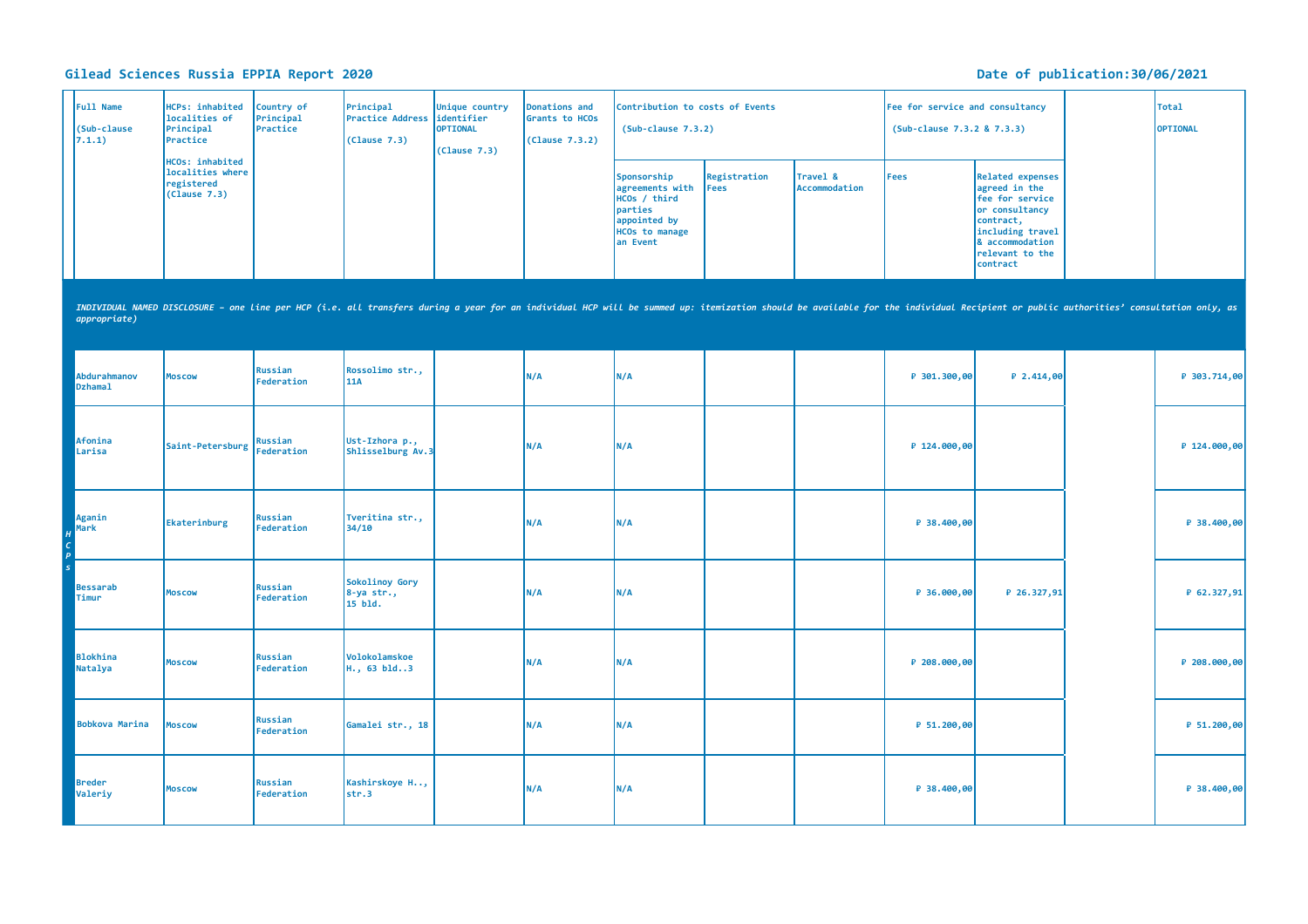| Full Name<br>(Sub-clause<br>7.1.1) | HCPs: inhabited<br>localities of<br>Principal<br>Practice                                                                                                                                                                      | Country of<br>Principal<br>Practice | Principal<br><b>Practice Address</b><br>(Clause 7.3) | Unique country<br>identifier<br><b>OPTIONAL</b><br>(Clause 7.3) | <b>Donations and</b><br>Grants to HCOs<br>(Clause 7.3.2) | Contribution to costs of Events<br>$(Sub-clause 7.3.2)$                                                        |                             |                           | Fee for service and consultancy<br>(Sub-clause 7.3.2 & 7.3.3) |                                                                                                                                                                  | <b>Total</b><br>OPTIONAL |
|------------------------------------|--------------------------------------------------------------------------------------------------------------------------------------------------------------------------------------------------------------------------------|-------------------------------------|------------------------------------------------------|-----------------------------------------------------------------|----------------------------------------------------------|----------------------------------------------------------------------------------------------------------------|-----------------------------|---------------------------|---------------------------------------------------------------|------------------------------------------------------------------------------------------------------------------------------------------------------------------|--------------------------|
|                                    | HCOs: inhabited<br>localities where<br>registered<br>(Clause 7.3)                                                                                                                                                              |                                     |                                                      |                                                                 |                                                          | Sponsorship<br>agreements with<br>HCOs / third<br>parties<br>appointed by<br><b>HCOs to manage</b><br>an Event | Registration<br><b>Fees</b> | Travel &<br>Accommodation | <b>Fees</b>                                                   | <b>Related expenses</b><br>agreed in the<br>fee for service<br>or consultancy<br>contract,<br>including travel<br>& accommodation<br>relevant to the<br>contract |                          |
| appropriate)                       | INDIVIDUAL NAMED DISCLOSURE - one line per HCP (i.e. all transfers during a year for an individual HCP will be summed up: itemization should be available for the individual Recipient or public authorities' consultation onl |                                     |                                                      |                                                                 |                                                          |                                                                                                                |                             |                           |                                                               |                                                                                                                                                                  |                          |
| <b>Tsvetov</b><br>Vitaliy          | Chelyabinsk                                                                                                                                                                                                                    | Russian<br>Federation               | Geroya Rossii<br>Rodionova Av.,                      |                                                                 | N/A                                                      | N/A                                                                                                            |                             |                           | ₽ 86.400,00                                                   |                                                                                                                                                                  | ₽ 86.400,00              |
| <b>Dagaeva</b><br>Raminat          | Grozny                                                                                                                                                                                                                         | Russian<br>Federation               | Sayhanova str.,<br>139                               |                                                                 | N/A                                                      | N/A                                                                                                            |                             |                           | ₽ 44.800,00                                                   |                                                                                                                                                                  | ₽ 44.800,00              |
| Dyakina<br>Kira                    | Kostroma                                                                                                                                                                                                                       | Russian<br>Federation               | Tekstilshchikov<br>Av., 31A                          |                                                                 | N/A                                                      | N/A                                                                                                            |                             |                           | ₽ 97.568,00                                                   | ₽ 13.192,96                                                                                                                                                      | ₽ 110.760,96             |
| C Efremova<br>Natalya<br>P         | Saint-Petersburg                                                                                                                                                                                                               | Russian<br><b>Federation</b>        | Professora<br>Popova str., 9                         |                                                                 | N/A                                                      | N/A                                                                                                            |                             |                           | ₽ 21.600,00                                                   |                                                                                                                                                                  | ₽ 21.600,00              |
| Ermolaeva<br>Natalya               | <b>Krasnodar</b>                                                                                                                                                                                                               | <b>Russian</b><br>Federation        | Sedina str.,<br>204/2                                |                                                                 | N/A                                                      | N/A                                                                                                            |                             |                           | ₽ 48.000,00                                                   |                                                                                                                                                                  | ₽ 48.000,00              |
| Gorodin<br>Vladimir                | Krasnodar                                                                                                                                                                                                                      | Russian<br>Federation               | Sedina str., 204                                     |                                                                 | N/A                                                      | N/A                                                                                                            |                             |                           | ₽ 298.400,00                                                  |                                                                                                                                                                  | ₽ 298.400,00             |
| Goryaeva<br>Larissa                | Saint-Petersburg                                                                                                                                                                                                               | Russian<br>Federation               | Professora<br>Popova str., 9                         |                                                                 | N/A                                                      | N/A                                                                                                            |                             |                           | ₽ 64.000,00                                                   |                                                                                                                                                                  | ₽ 64.000,00              |
| Ilmukhina Larissa Ulyanovsk        |                                                                                                                                                                                                                                | Russian<br>Federation               | Orenburgskaya<br>str., 27                            |                                                                 | N/A                                                      | N/A                                                                                                            |                             |                           | ₽ 24.000,00                                                   |                                                                                                                                                                  | ₽ 24.000,00              |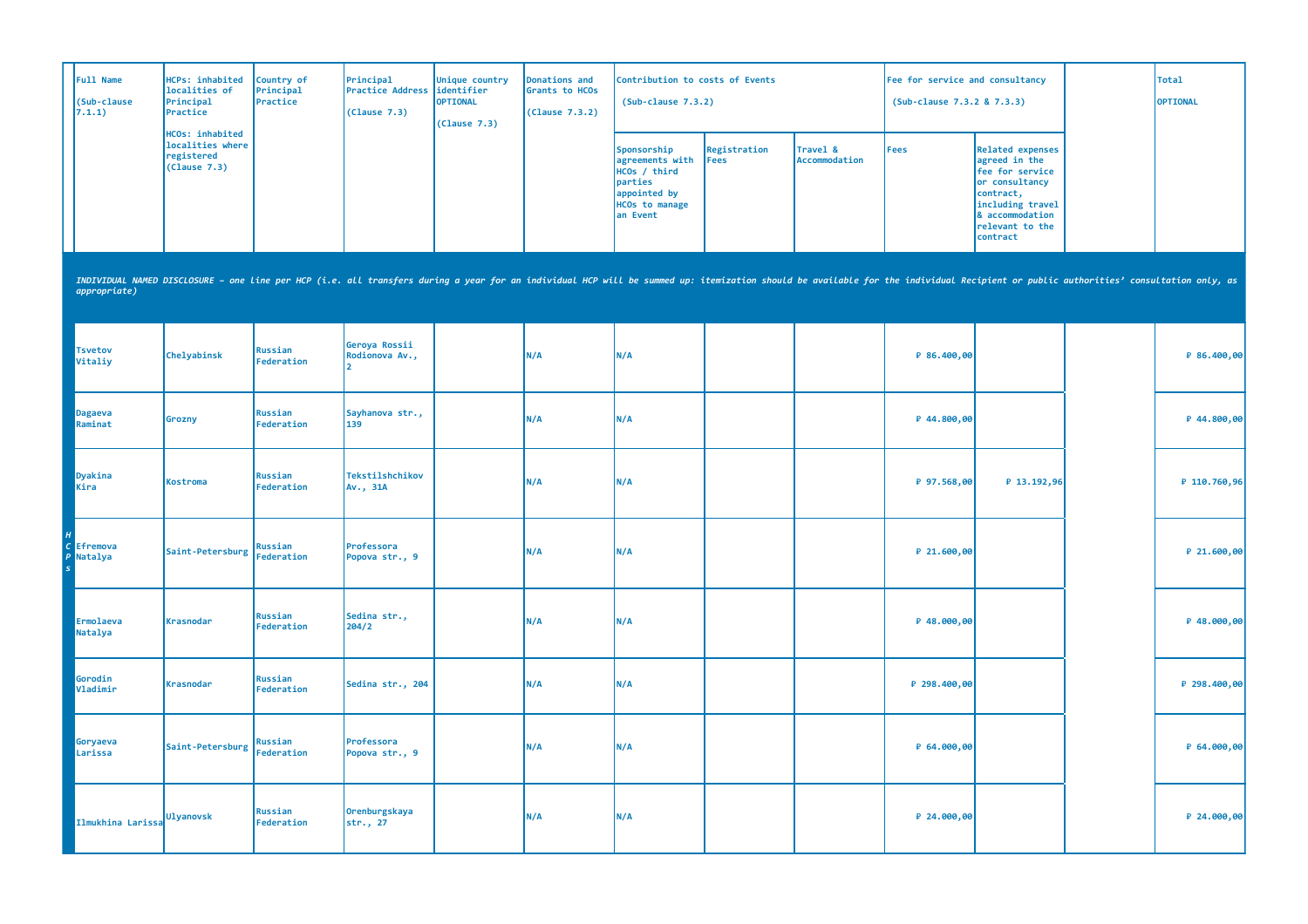| Full Name<br>(Sub-clause<br>7.1.1) | HCPs: inhabited<br>localities of<br>Principal<br>Practice         | Country of<br>Principal<br>Practice | Principal<br>Practice Address<br>(Clause 7.3)                                                                                                                                                                                  | Unique country<br>identifier<br><b>OPTIONAL</b><br>(Cause 7.3) | Donations and<br>Grants to HCOs<br>(Clause 7.3.2) | Contribution to costs of Events<br>$(Sub-clause 7.3.2)$                                                        |                      |                           | Fee for service and consultancy<br>(Sub-clause 7.3.2 & 7.3.3) |                                                                                                                                                                  | <b>Total</b><br>OPTIONAL |
|------------------------------------|-------------------------------------------------------------------|-------------------------------------|--------------------------------------------------------------------------------------------------------------------------------------------------------------------------------------------------------------------------------|----------------------------------------------------------------|---------------------------------------------------|----------------------------------------------------------------------------------------------------------------|----------------------|---------------------------|---------------------------------------------------------------|------------------------------------------------------------------------------------------------------------------------------------------------------------------|--------------------------|
|                                    | HCOs: inhabited<br>localities where<br>registered<br>(Clause 7.3) |                                     |                                                                                                                                                                                                                                |                                                                |                                                   | Sponsorship<br>agreements with<br>HCOs / third<br>parties<br>appointed by<br><b>HCOs to manage</b><br>an Event | Registration<br>Fees | Travel &<br>Accommodation | <b>Fees</b>                                                   | <b>Related expenses</b><br>agreed in the<br>fee for service<br>or consultancy<br>contract,<br>including travel<br>& accommodation<br>relevant to the<br>contract |                          |
| <i>appropriate</i> )               |                                                                   |                                     | INDIVIDUAL NAMED DISCLOSURE - one line per HCP (i.e. all transfers during a year for an individual HCP will be summed up: itemization should be available for the individual Recipient or public authorities' consultation onl |                                                                |                                                   |                                                                                                                |                      |                           |                                                               |                                                                                                                                                                  |                          |
| <b>Kabanova</b><br>Veronika        | Saint-Petersburg                                                  | Russian<br><b>Federation</b>        | Bumazhnaya ul., 1                                                                                                                                                                                                              |                                                                | N/A                                               | N/A                                                                                                            |                      |                           | ₽ 35.200,00                                                   |                                                                                                                                                                  | ₽ 35.200,00              |
| Kazakovtsev<br><b>Sergey</b>       | Syktyvkar                                                         | Russian<br>Federation               | Garazhnaya str.,                                                                                                                                                                                                               |                                                                | N/A                                               | N/A                                                                                                            |                      |                           | ₽ 33.600,00                                                   |                                                                                                                                                                  | ₽ 33.600,00              |
| Kireev<br>Dmitrii                  | <b>Moscow</b>                                                     | <b>Russian</b><br>Federation        | Novogireevskaya<br>str., 3A                                                                                                                                                                                                    |                                                                | N/A                                               | N/A                                                                                                            |                      |                           | ₽ 38.400,00                                                   |                                                                                                                                                                  | ₽ 38.400,00              |
| Korneeva<br>$s$ Elena              | Chelyabinsk                                                       | <b>Russian</b><br>Federation        | Elektrovoznaya<br>$5-ya str.$ , 5                                                                                                                                                                                              |                                                                | N/A                                               | N/A                                                                                                            |                      |                           | ₽ 57.600,00                                                   |                                                                                                                                                                  | P 57.600,00              |
| Kostyunina<br>Lyubov               | <b>Irkutsk</b>                                                    | <b>Russian</b><br>Federation        | Karla Marksa<br>str., 9                                                                                                                                                                                                        |                                                                | N/A                                               | N/A                                                                                                            |                      |                           | ₽ 28.800,00                                                   |                                                                                                                                                                  | ₽ 28.800,00              |
| Kozlov<br>Konstantin               | Saint-Petersburg                                                  | Russian<br>Federation               | Akademika<br>Lebedeva str., 2                                                                                                                                                                                                  |                                                                | N/A                                               | N/A                                                                                                            |                      |                           | ₽ 81.067,00                                                   |                                                                                                                                                                  | ₽ 81.067,00              |
| Kravchenko<br><b>Aleksey</b>       | <b>Moscow</b>                                                     | <b>Russian</b><br>Federation        | Sokolinoy Gory<br>8-ya str.,<br>15 bld.                                                                                                                                                                                        |                                                                | N/A                                               | N/A                                                                                                            |                      |                           | ₽ 373.333,00                                                  |                                                                                                                                                                  | ₽ 373.333,00             |
| Laseeva<br>Mariâ                   | <b>Saransk</b>                                                    | Russian<br>Federation               | Shchorsa ul., 35                                                                                                                                                                                                               |                                                                | N/A                                               | N/A                                                                                                            |                      |                           | ₽ 43.200,00                                                   |                                                                                                                                                                  | ₽ 43.200,00              |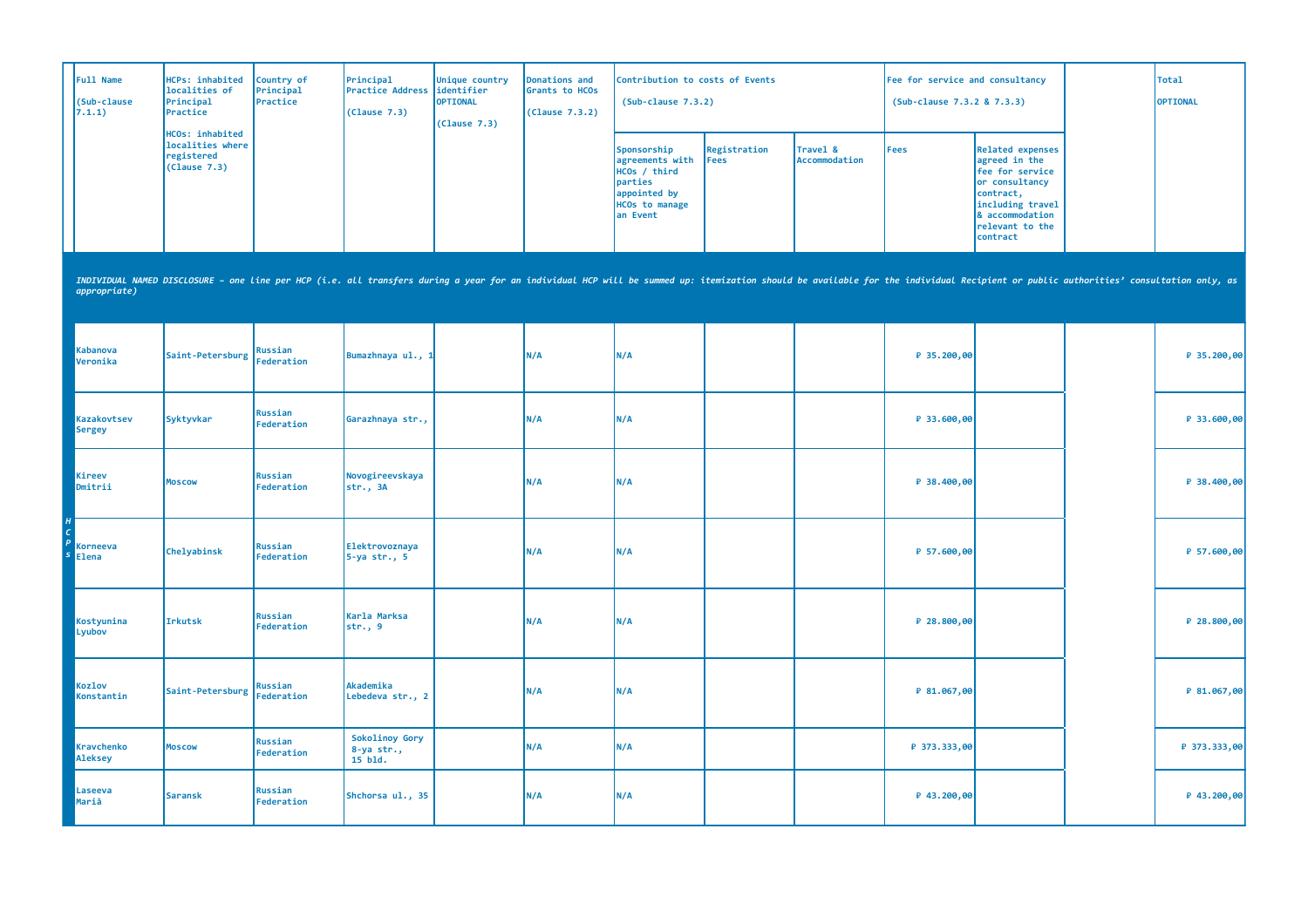| Full Name<br>(Sub-clause<br>7.1.1) | HCPs: inhabited<br>localities of<br>Principal<br>Practice                                                                                                                                                                      | Country of<br>Principal<br>Practice | Principal<br>Practice Address<br>(Clause 7.3) | Unique country<br>identifier<br>OPTIONAL<br>(Clause 7.3) | Donations and<br>Grants to HCOs<br>(Clause 7.3.2) | Contribution to costs of Events<br>$(Sub-clause 7.3.2)$                                                        |                      |                           | Fee for service and consultancy<br>(Sub-clause 7.3.2 & 7.3.3) |                                                                                                                                                                  | <b>Total</b><br>OPTIONAL |
|------------------------------------|--------------------------------------------------------------------------------------------------------------------------------------------------------------------------------------------------------------------------------|-------------------------------------|-----------------------------------------------|----------------------------------------------------------|---------------------------------------------------|----------------------------------------------------------------------------------------------------------------|----------------------|---------------------------|---------------------------------------------------------------|------------------------------------------------------------------------------------------------------------------------------------------------------------------|--------------------------|
|                                    | HCOs: inhabited<br>localities where<br>registered<br>(Clause 7.3)                                                                                                                                                              |                                     |                                               |                                                          |                                                   | Sponsorship<br>agreements with<br>HCOs / third<br>parties<br>appointed by<br><b>HCOs to manage</b><br>an Event | Registration<br>Fees | Travel &<br>Accommodation | <b>Fees</b>                                                   | <b>Related expenses</b><br>agreed in the<br>fee for service<br>or consultancy<br>contract,<br>including travel<br>& accommodation<br>relevant to the<br>contract |                          |
| appropriate)                       | INDIVIDUAL NAMED DISCLOSURE - one line per HCP (i.e. all transfers during a year for an individual HCP will be summed up: itemization should be available for the individual Recipient or public authorities' consultation onl |                                     |                                               |                                                          |                                                   |                                                                                                                |                      |                           |                                                               |                                                                                                                                                                  |                          |
| Loginova<br>Tat'âna                | Chita                                                                                                                                                                                                                          | <b>Russian</b><br><b>Federation</b> | Amurskaya ul., 39                             |                                                          | N/A                                               | N/A                                                                                                            |                      |                           | ₽ 57.600,00                                                   |                                                                                                                                                                  | ₽ 57.600,00              |
| Loyfman<br>Ekaterina               | <b>Khabarovsk</b>                                                                                                                                                                                                              | <b>Russian</b><br><b>Federation</b> | Pilotov per., 2                               |                                                          | N/A                                               | N/A                                                                                                            |                      |                           | ₽ 42.400,00                                                   | ₽ 273.429,03                                                                                                                                                     | ₽ 315.829,03             |
| Lopatkina<br><b>Tatyana</b>        | <b>Moscow</b>                                                                                                                                                                                                                  | Russian<br><b>Federation</b>        | Pobedy pl., 2<br>b1d2                         |                                                          | N/A                                               | N/A                                                                                                            |                      |                           | ₽ 42.624,00                                                   |                                                                                                                                                                  | ₽ 42.624,00              |
| Malyuzhenko Igor                   | Volgograd                                                                                                                                                                                                                      | Russian<br>Federation               | Bazhova str., 2                               |                                                          | N/A                                               | N/A                                                                                                            |                      |                           | ₽ 84.000,00                                                   | ₽ 21.942,27                                                                                                                                                      | ₽ 105.942,27             |
| Melnikova<br><b>Tatyana</b>        | Vologda                                                                                                                                                                                                                        | Russian<br>Federation               | Shchetinina str.,<br><b>17A</b>               |                                                          | N/A                                               | N/A                                                                                                            |                      |                           | ₽ 44.400,00                                                   | ₽ 22.177,39                                                                                                                                                      | ₽ 66.577,39              |
| Mikova<br>Oksana                   | Perm                                                                                                                                                                                                                           | <b>Russian</b><br>Federation        | Architecture<br>Sviyazeva str, 21             |                                                          | N/A                                               | N/A                                                                                                            |                      |                           | ₽ 19.200,00                                                   |                                                                                                                                                                  | ₽ 19.200,00              |
| Minaeva<br><b>Stella</b>           | Nizhniy Novgorod                                                                                                                                                                                                               | <b>Russian</b><br><b>Federation</b> | Minina str., 20E                              |                                                          | N/A                                               | N/A                                                                                                            |                      |                           | ₽ 123.734,00                                                  |                                                                                                                                                                  | ₽ 123.734,00             |
| <b>Nasonov</b><br>Evgeniy          | <b>Moscow</b>                                                                                                                                                                                                                  | <b>Russian</b><br>Federation        | Kashirskoye H,<br>34A                         |                                                          | N/A                                               | N/A                                                                                                            |                      |                           | ₽ 80.000,00                                                   |                                                                                                                                                                  | ₽ 80.000,00              |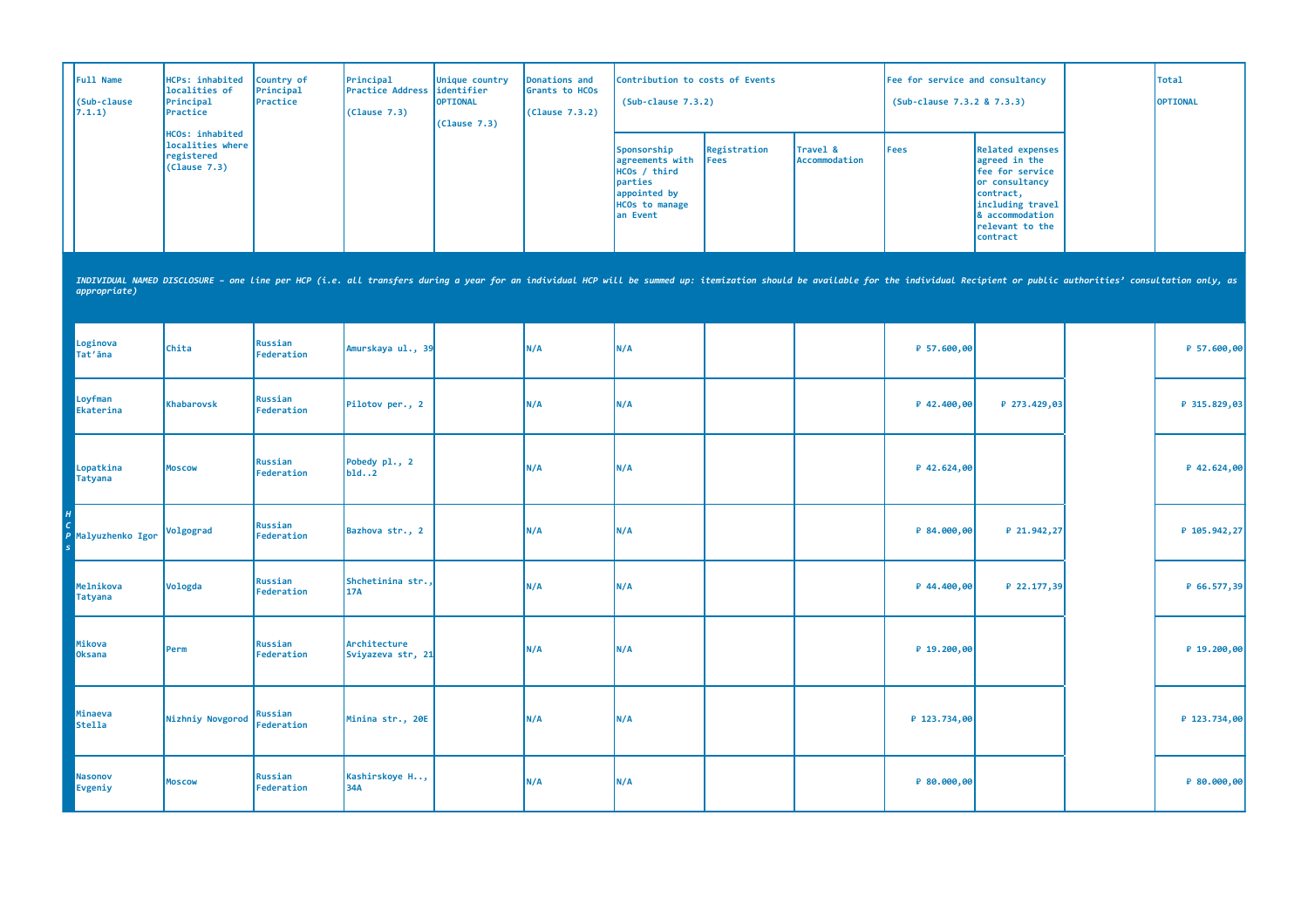| Full Name<br>(Sub-clause<br>7.1.1) | HCPs: inhabited<br>localities of<br>Principal<br>Practice         | Country of<br>Principal<br>Practice | Principal<br>Practice Address<br>(Clause 7.3)                                                                                                                                                                                  | Unique country<br>identifier<br><b>OPTIONAL</b><br>(Clause 7.3) | Donations and<br>Grants to HCOs<br>(Clause 7.3.2) | Contribution to costs of Events<br>$(Sub-clause 7.3.2)$                                                        |                      |                           | Fee for service and consultancy<br>(Sub-clause 7.3.2 & 7.3.3) |                                                                                                                                                                  | <b>Total</b><br>OPTIONAL |
|------------------------------------|-------------------------------------------------------------------|-------------------------------------|--------------------------------------------------------------------------------------------------------------------------------------------------------------------------------------------------------------------------------|-----------------------------------------------------------------|---------------------------------------------------|----------------------------------------------------------------------------------------------------------------|----------------------|---------------------------|---------------------------------------------------------------|------------------------------------------------------------------------------------------------------------------------------------------------------------------|--------------------------|
|                                    | HCOs: inhabited<br>localities where<br>registered<br>(Clause 7.3) |                                     |                                                                                                                                                                                                                                |                                                                 |                                                   | Sponsorship<br>agreements with<br>HCOs / third<br>parties<br>appointed by<br><b>HCOs to manage</b><br>an Event | Registration<br>Fees | Travel &<br>Accommodation | <b>Fees</b>                                                   | <b>Related expenses</b><br>agreed in the<br>fee for service<br>or consultancy<br>contract,<br>including travel<br>& accommodation<br>relevant to the<br>contract |                          |
| appropriate)                       |                                                                   |                                     | INDIVIDUAL NAMED DISCLOSURE - one Line per HCP (i.e. all transfers during a year for an individual HCP will be summed up: itemization should be available for the individual Recipient or public authorities' consultation onl |                                                                 |                                                   |                                                                                                                |                      |                           |                                                               |                                                                                                                                                                  |                          |
| Nikitin<br>Igor                    | <b>Moscow</b>                                                     | Russian<br>Federation               | Litovskiy blv.,<br><b>1A</b>                                                                                                                                                                                                   |                                                                 | N/A                                               | N/A                                                                                                            |                      |                           | ₽ 424.000,00                                                  |                                                                                                                                                                  | ₽ 424.000,00             |
| Nurmukhametova<br><b>Elena</b>     | <b>Moscow</b>                                                     | <b>Russian</b><br>Federation        | Volokolamskoe<br>H., 63 bld.3                                                                                                                                                                                                  |                                                                 | N/A                                               | N/A                                                                                                            |                      |                           | P 144.000,00                                                  |                                                                                                                                                                  | ₽ 144.000,00             |
| <b>Orlova</b><br>Svetlana          | Arhangelsk                                                        | Russian<br>Federation               | Lomonosova<br>Av., 292                                                                                                                                                                                                         |                                                                 | N/A                                               | N/A                                                                                                            |                      |                           | ₽ 22.800,00                                                   | ₽ 30.610,91                                                                                                                                                      | ₽ 53.410,91              |
| Orlova-Morozova<br><b>Elena</b>    | <b>Moscow</b>                                                     | Russian<br>Federation               | Shchepkina str.,<br>$61/2$ bld8                                                                                                                                                                                                |                                                                 | N/A                                               | N/A                                                                                                            |                      |                           | ₽ 231.467,00                                                  |                                                                                                                                                                  | ₽ 231.467,00             |
| Palaguta<br>Aleksandr              | <b>Krasnodar</b>                                                  | Russian<br>Federation               | Sedina str.,<br>204/2                                                                                                                                                                                                          |                                                                 | N/A                                               | N/A                                                                                                            |                      |                           | ₽ 48.000,00                                                   |                                                                                                                                                                  | ₽ 48.000,00              |
| Pavelkina Vera                     | <b>Saransk</b>                                                    | <b>Russian</b><br>Federation        | Kosareva str.,<br>118                                                                                                                                                                                                          |                                                                 | N/A                                               | N/A                                                                                                            |                      |                           | ₽ 57.600,00                                                   |                                                                                                                                                                  | ₽ 57.600,00              |
| Pokrovskaya<br>Anastasia           | <b>Moscow</b>                                                     | <b>Russian</b><br>Federation        | Sokolinoy Gory<br>8-ya str., 15                                                                                                                                                                                                |                                                                 | N/A                                               | N/A                                                                                                            |                      |                           | P 482.400,00                                                  | ₽ 40.651,48                                                                                                                                                      | ₽ 523.051,48             |
| Pokrovskiy Vadim                   | <b>Moscow</b>                                                     | <b>Russian</b><br>Federation        | Sokolinoy Gory<br>8-ya str., 15                                                                                                                                                                                                |                                                                 | N/A                                               | N/A                                                                                                            |                      |                           | ₽ 228.000,00                                                  |                                                                                                                                                                  | ₽ 228.000,00             |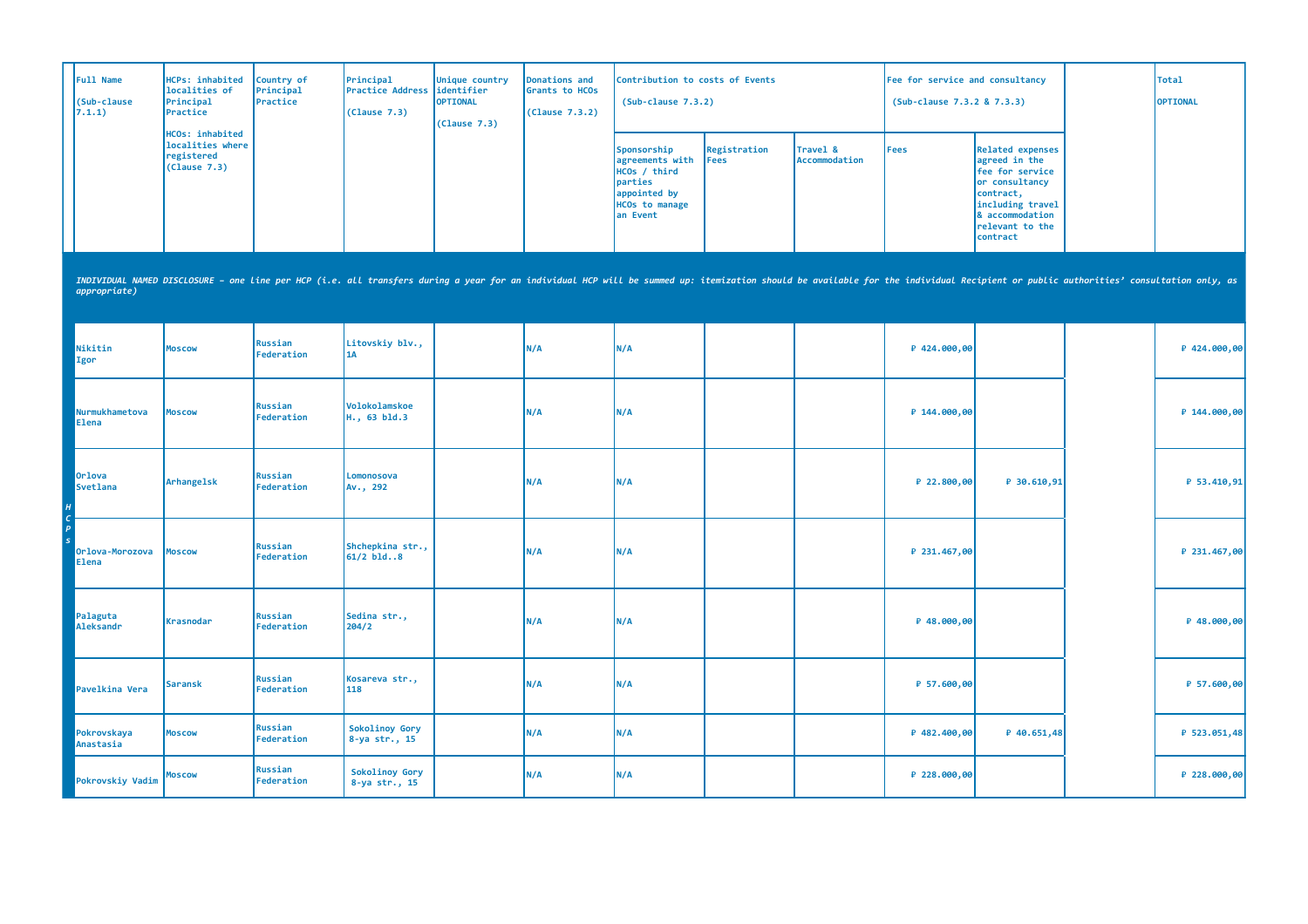| Full Name<br>(Sub-clause<br>7.1.1)              | <b>HCPs: inhabited</b><br>localities of<br>Principal<br>Practice                                                                                                                                                               | Country of<br>Principal<br>Practice | Principal<br><b>Practice Address</b><br>(Clause 7.3) | Unique country<br>identifier<br><b>OPTIONAL</b><br>(Clause 7.3) | <b>Donations and</b><br>Grants to HCOs<br>(Clause 7.3.2) | Contribution to costs of Events<br>$(Sub-clause 7.3.2)$                                                        |                      |                           | Fee for service and consultancy<br>(Sub-clause 7.3.2 & 7.3.3) |                                                                                                                                                                  | <b>Total</b><br>OPTIONAL |
|-------------------------------------------------|--------------------------------------------------------------------------------------------------------------------------------------------------------------------------------------------------------------------------------|-------------------------------------|------------------------------------------------------|-----------------------------------------------------------------|----------------------------------------------------------|----------------------------------------------------------------------------------------------------------------|----------------------|---------------------------|---------------------------------------------------------------|------------------------------------------------------------------------------------------------------------------------------------------------------------------|--------------------------|
|                                                 | <b>HCOs: inhabited</b><br>localities where<br>registered<br>(Clause 7.3)                                                                                                                                                       |                                     |                                                      |                                                                 |                                                          | Sponsorship<br>agreements with<br>HCOs / third<br>parties<br>appointed by<br><b>HCOs to manage</b><br>an Event | Registration<br>Fees | Travel &<br>Accommodation | <b>Fees</b>                                                   | <b>Related expenses</b><br>agreed in the<br>fee for service<br>or consultancy<br>contract,<br>including travel<br>& accommodation<br>relevant to the<br>contract |                          |
| appropriate)                                    | INDIVIDUAL NAMED DISCLOSURE - one line per HCP (i.e. all transfers during a year for an individual HCP will be summed up: itemization should be available for the individual Recipient or public authorities' consultation onl |                                     |                                                      |                                                                 |                                                          |                                                                                                                |                      |                           |                                                               |                                                                                                                                                                  |                          |
| Ramazanova<br>Kristina                          | <b>Saratov</b>                                                                                                                                                                                                                 | Russian<br>Federation               | Chernyshevskogo<br>str., 141                         |                                                                 | N/A                                                      | N/A                                                                                                            |                      |                           | ₽ 46.400,00                                                   |                                                                                                                                                                  | ₽ 46.400,00              |
| Romanova<br><b>Elena</b>                        | Rosto-on-Don                                                                                                                                                                                                                   | Russian<br>Federation               | Voroshilovskiy<br>Av., 105                           |                                                                 | N/A                                                      | N/A                                                                                                            |                      |                           | P 21.600,00                                                   | ₽ 18.080,46                                                                                                                                                      | ₽ 39.680,46              |
| Romanova<br><b>H</b> Svetlana<br>$\overline{p}$ | Saint-Petersburg                                                                                                                                                                                                               | Russian<br><b>Federation</b>        | Obvodnogo kanala<br>ebm., 179A                       |                                                                 | N/A                                                      | <b>N/A</b>                                                                                                     |                      |                           | ₽ 38.400,00                                                   |                                                                                                                                                                  | ₽ 38.400,00              |
| Sannikova Irina                                 | Stavropol                                                                                                                                                                                                                      | Russian<br>Federation               | Serova str., 521                                     |                                                                 | N/A                                                      | N/A                                                                                                            |                      |                           | ₽ 83.200,00                                                   |                                                                                                                                                                  | ₽ 83.200,00              |
| <b>Seleznev</b><br>Denis                        | <b>Tyumen</b>                                                                                                                                                                                                                  | Russian<br>Federation               | Melnikayte str.,<br>117                              |                                                                 | N/A                                                      | N/A                                                                                                            |                      |                           | ₽ 28.800,00                                                   |                                                                                                                                                                  | ₽ 28.800,00              |
| Shakhgildyan<br>Vasiliy                         | Odincovskiy dist.                                                                                                                                                                                                              | Russian<br>Federation               | 1-Ye Uspenskoye<br>н.                                |                                                                 | N/A                                                      | <b>N/A</b>                                                                                                     |                      |                           | ₽ 319.360,00                                                  |                                                                                                                                                                  | ₽ 319.360,00             |
| Shikarova Irada                                 | Vladimir                                                                                                                                                                                                                       | <b>Russian</b><br>Federation        | Institutskii<br>gorodok str., 18                     |                                                                 | N/A                                                      | N/A                                                                                                            |                      |                           | ₽ 43.200,00                                                   | ₽ 5.212,96                                                                                                                                                       | ₽ 48.412,96              |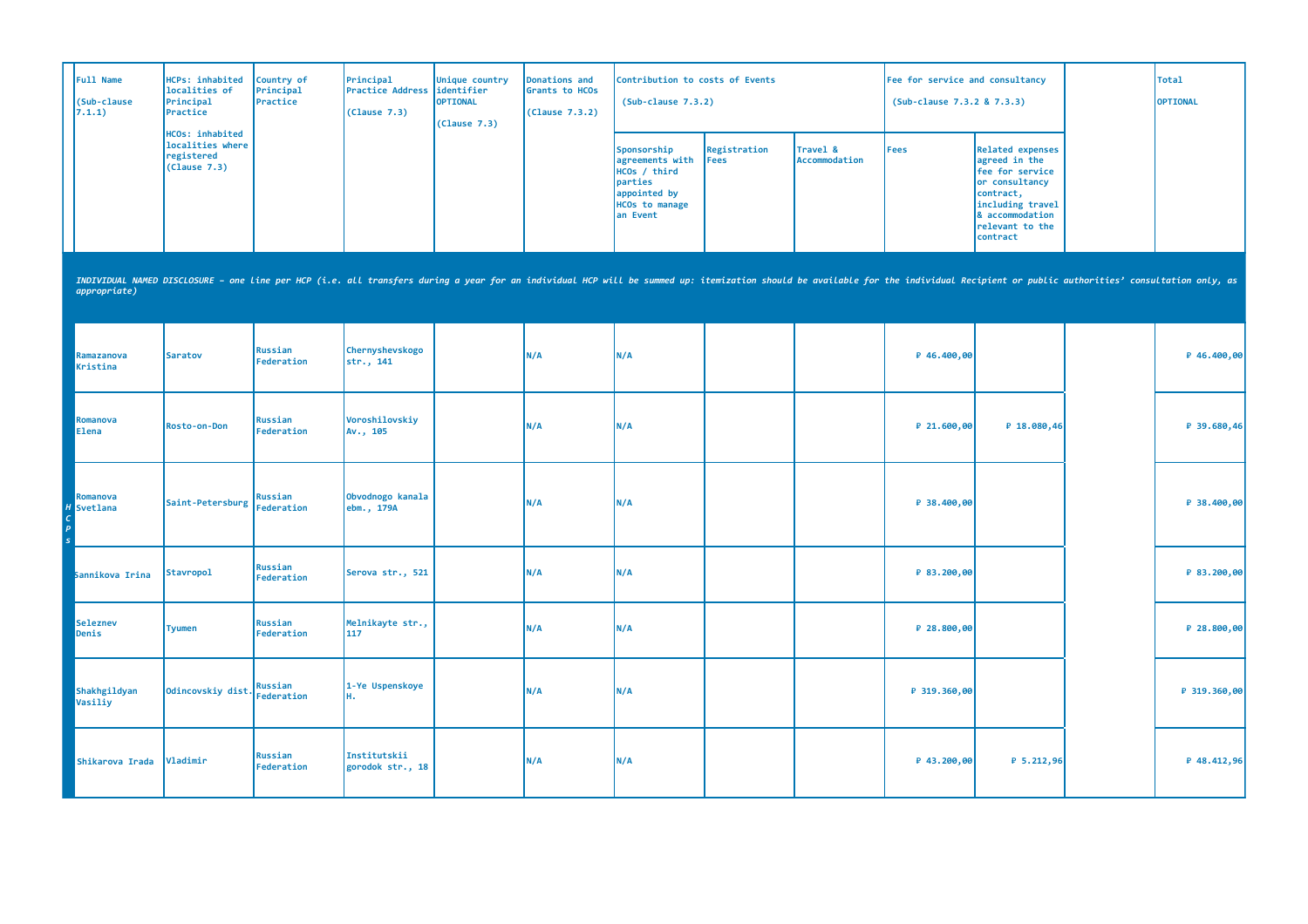| Full Name<br>(Sub-clause<br>7.1.1)       | HCPs: inhabited<br>localities of<br>Principal<br>Practice                                                                                                                                                                      | Country of<br>Principal<br>Practice | Principal<br><b>Practice Address</b><br>(Clause 7.3) | Unique country<br>identifier<br><b>OPTIONAL</b><br>(Clause 7.3) | Donations and<br>Grants to HCOs<br>(Clause 7.3.2) | Contribution to costs of Events<br>$(Sub-clause 7.3.2)$                                                        |                      |                           | Fee for service and consultancy<br>(Sub-clause 7.3.2 & 7.3.3) |                                                                                                                                                                  | <b>Total</b><br>OPTIONAL |
|------------------------------------------|--------------------------------------------------------------------------------------------------------------------------------------------------------------------------------------------------------------------------------|-------------------------------------|------------------------------------------------------|-----------------------------------------------------------------|---------------------------------------------------|----------------------------------------------------------------------------------------------------------------|----------------------|---------------------------|---------------------------------------------------------------|------------------------------------------------------------------------------------------------------------------------------------------------------------------|--------------------------|
|                                          | HCOs: inhabited<br>localities where<br>registered<br>(Clause 7.3)                                                                                                                                                              |                                     |                                                      |                                                                 |                                                   | Sponsorship<br>agreements with<br>HCOs / third<br>parties<br>appointed by<br><b>HCOs</b> to manage<br>an Event | Registration<br>Fees | Travel &<br>Accommodation | <b>Fees</b>                                                   | <b>Related expenses</b><br>agreed in the<br>fee for service<br>or consultancy<br>contract,<br>including travel<br>& accommodation<br>relevant to the<br>contract |                          |
| appropriate)                             | INDIVIDUAL NAMED DISCLOSURE - one line per HCP (i.e. all transfers during a year for an individual HCP will be summed up: itemization should be available for the individual Recipient or public authorities' consultation onl |                                     |                                                      |                                                                 |                                                   |                                                                                                                |                      |                           |                                                               |                                                                                                                                                                  |                          |
| <b>Shvedova</b><br>Natalya               | Krasnodar                                                                                                                                                                                                                      | Russian<br>Federation               | Sedina str.,<br>204/2                                |                                                                 | N/A                                               | N/A                                                                                                            |                      |                           | ₽ 92.832,00                                                   |                                                                                                                                                                  | ₽ 92.832,00              |
| Sizova<br>Nataliâ                        | Saint-Petersburg                                                                                                                                                                                                               | Russian<br>Federation               | Obvodnogo kanala<br>ebm., 179A                       |                                                                 | N/A                                               | N/A                                                                                                            |                      |                           | P 291.125,00                                                  |                                                                                                                                                                  | ₽ 291.125,00             |
| <b>Sklyar</b><br>$H$ Lidia<br>$\epsilon$ | Vladivostok                                                                                                                                                                                                                    | Russian<br>Federation               | Russkaya str., 55                                    |                                                                 | N/A                                               | N/A                                                                                                            |                      |                           | ₽ 64.000,00                                                   |                                                                                                                                                                  | ₽ 64.000,00              |
| Skvortsova<br><b>Tamara</b>              | <b>Moscow</b>                                                                                                                                                                                                                  | Russian<br>Federation               | Lomonosovskiy<br>Av., 2 str.1                        |                                                                 | N/A                                               | N/A                                                                                                            |                      |                           | ₽ 36.266,00                                                   |                                                                                                                                                                  | ₽ 36.266,00              |
| Stasishkis<br>Tatyana                    | Saint-Petersburg                                                                                                                                                                                                               | <b>Russian</b><br>Federation        | Mira str., 16                                        |                                                                 | N/A                                               | N/A                                                                                                            |                      |                           | ₽ 24.000,00                                                   |                                                                                                                                                                  | ₽ 24.000,00              |
| Strebkova Elena                          | <b>Samara</b>                                                                                                                                                                                                                  | <b>Russian</b><br>Federation        | Karla Marksa<br>Av., 165B                            |                                                                 | N/A                                               | N/A                                                                                                            |                      |                           | ₽ 27.712,00                                                   | ₽ 22.470,06                                                                                                                                                      | ₽ 50.182,06              |
| Syutkin<br>Vladimir                      | <b>Moscow</b>                                                                                                                                                                                                                  | <b>Russian</b><br>Federation        | <b>Sukharevskaya</b><br>$B.Sq.$ , 3                  |                                                                 | N/A                                               | N/A                                                                                                            |                      |                           | P 350.667,00                                                  | ₽ 91.552,04                                                                                                                                                      | ₽ 442.219,04             |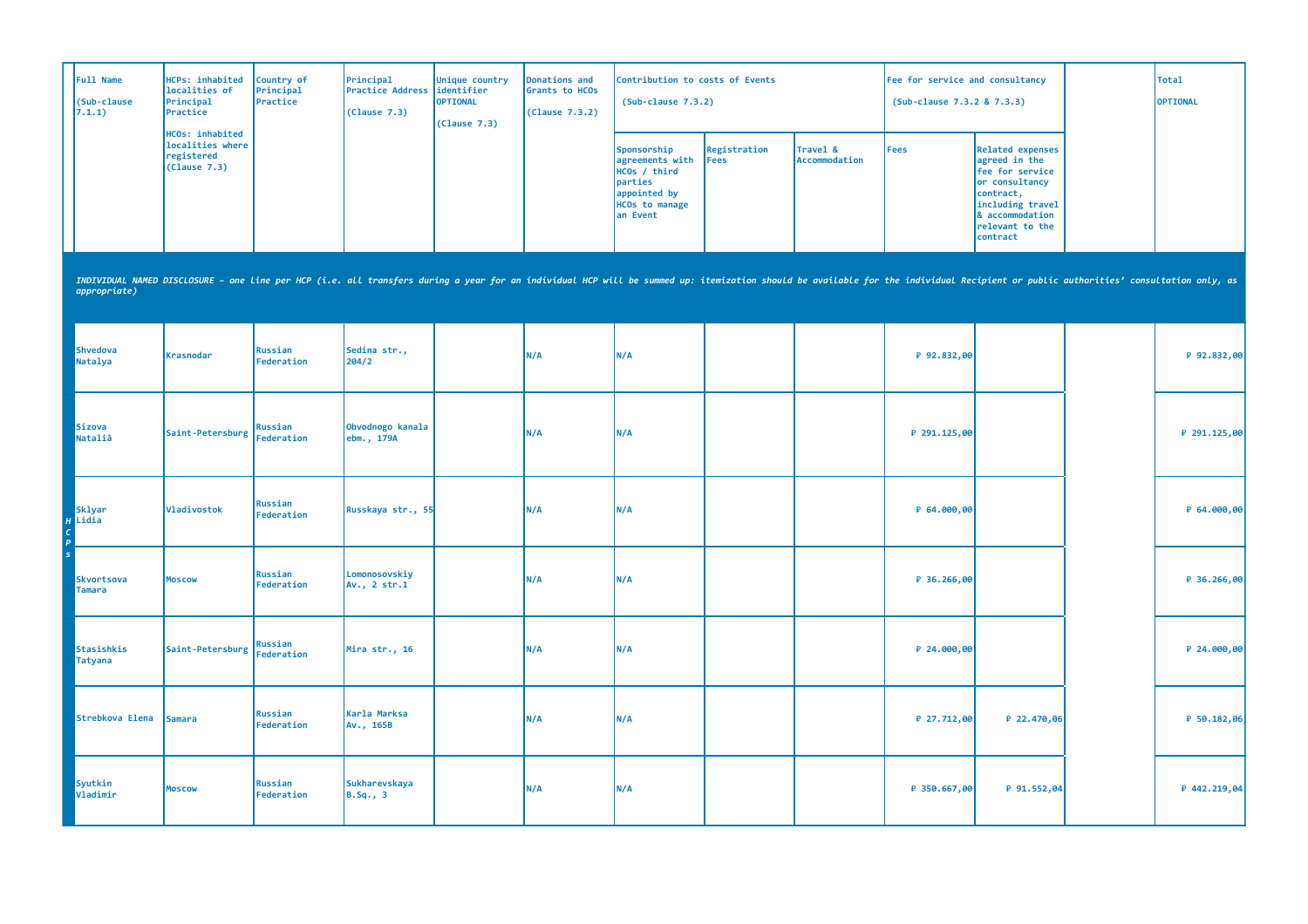| Full Name<br>(Sub-clause<br>7.1.1)   | <b>HCPs: inhabited</b><br>localities of<br>Principal<br>Practice                                                                                                                                                               | Country of<br>Principal<br>Practice | Principal<br><b>Practice Address</b><br>(Clause 7.3) | Unique country<br>identifier<br><b>OPTIONAL</b><br>(Cause 7.3) | <b>Donations and</b><br>Grants to HCOs<br>(Clause 7.3.2) | Contribution to costs of Events<br>$(Sub-clause 7.3.2)$                                                        |                             |                           | Fee for service and consultancy<br>(Sub-clause 7.3.2 & 7.3.3) |                                                                                                                                                                  | <b>Total</b><br><b>OPTIONAL</b> |
|--------------------------------------|--------------------------------------------------------------------------------------------------------------------------------------------------------------------------------------------------------------------------------|-------------------------------------|------------------------------------------------------|----------------------------------------------------------------|----------------------------------------------------------|----------------------------------------------------------------------------------------------------------------|-----------------------------|---------------------------|---------------------------------------------------------------|------------------------------------------------------------------------------------------------------------------------------------------------------------------|---------------------------------|
|                                      | <b>HCOs: inhabited</b><br>localities where<br>registered<br>(Clause 7.3)                                                                                                                                                       |                                     |                                                      |                                                                |                                                          | Sponsorship<br>agreements with<br>HCOs / third<br>parties<br>appointed by<br><b>HCOs to manage</b><br>an Event | Registration<br><b>Fees</b> | Travel &<br>Accommodation | <b>Fees</b>                                                   | <b>Related expenses</b><br>agreed in the<br>fee for service<br>or consultancy<br>contract,<br>including travel<br>& accommodation<br>relevant to the<br>contract |                                 |
| appropriate)                         | INDIVIDUAL NAMED DISCLOSURE - one line per HCP (i.e. all transfers during a year for an individual HCP will be summed up: itemization should be available for the individual Recipient or public authorities' consultation onl |                                     |                                                      |                                                                |                                                          |                                                                                                                |                             |                           |                                                               |                                                                                                                                                                  |                                 |
| <b>Terekhova</b><br>Margarita        | <b>Yakutsk</b>                                                                                                                                                                                                                 | Russian<br>Federation               | Stadukhina str.,<br>81/8                             |                                                                | N/A                                                      | N/A                                                                                                            |                             |                           | ₽ 55.200,00                                                   |                                                                                                                                                                  | ₽ 55.200,00                     |
| Tikhonova Elena                      | Krasnoyarsk                                                                                                                                                                                                                    | Russian<br>Federation               | Academician<br>Kurchatov str.,<br>17                 |                                                                | N/A                                                      | N/A                                                                                                            |                             |                           | ₽ 46.912,00                                                   | ₽ 5.204,00                                                                                                                                                       | ₽ 52.116,00                     |
| <b>Tkachenko</b><br>Larissa          | <b>Stavropol</b>                                                                                                                                                                                                               | <b>Russian</b><br>Federation        | Serova str., 521                                     |                                                                | N/A                                                      | N/A                                                                                                            |                             |                           | ₽ 51.200,00                                                   |                                                                                                                                                                  | ₽ 51.200,00                     |
| Tlyustangelova<br>Roza               | <b>Maykop</b>                                                                                                                                                                                                                  | Russian<br>Federation               | Korotkaya 2-ya<br>str., 8                            |                                                                | N/A                                                      | N/A                                                                                                            |                             |                           | ₽ 57.600,00                                                   |                                                                                                                                                                  | ₽ 57.600,00                     |
| <b>Topolskaya</b><br><b>Svetlana</b> | Krasnodar                                                                                                                                                                                                                      | Russian<br>Federation               | Sedina str.,<br>204/2                                |                                                                | N/A                                                      | N/A                                                                                                            |                             |                           | ₽ 94.976,00                                                   |                                                                                                                                                                  | ₽ 94.976,00                     |
| Volchkova Elena                      | <b>Moscow</b>                                                                                                                                                                                                                  | <b>Russian</b><br>Federation        | Sokolinoy Gory<br>8-ya str., 15                      |                                                                | N/A                                                      | N/A                                                                                                            |                             |                           | ₽ 137.600,00                                                  |                                                                                                                                                                  | ₽ 137.600,00                    |
| Voloshina<br>Natalya                 | Novosibirsk                                                                                                                                                                                                                    | Russian<br>Federation               | Olgi Zhilinoy<br>str., 90A                           |                                                                | N/A                                                      | N/A                                                                                                            |                             |                           | ₽ 96.000,00                                                   |                                                                                                                                                                  | ₽ 96.000,00                     |
| Voronin<br>Evgeniy                   | Saint-Petersburg                                                                                                                                                                                                               | Russian<br>Federation               | Ust-Izhora p.,<br>Shlisselburg H.,                   |                                                                | N/A                                                      | N/A                                                                                                            |                             |                           | ₽ 56.000,00                                                   |                                                                                                                                                                  | ₽ 56.000,00                     |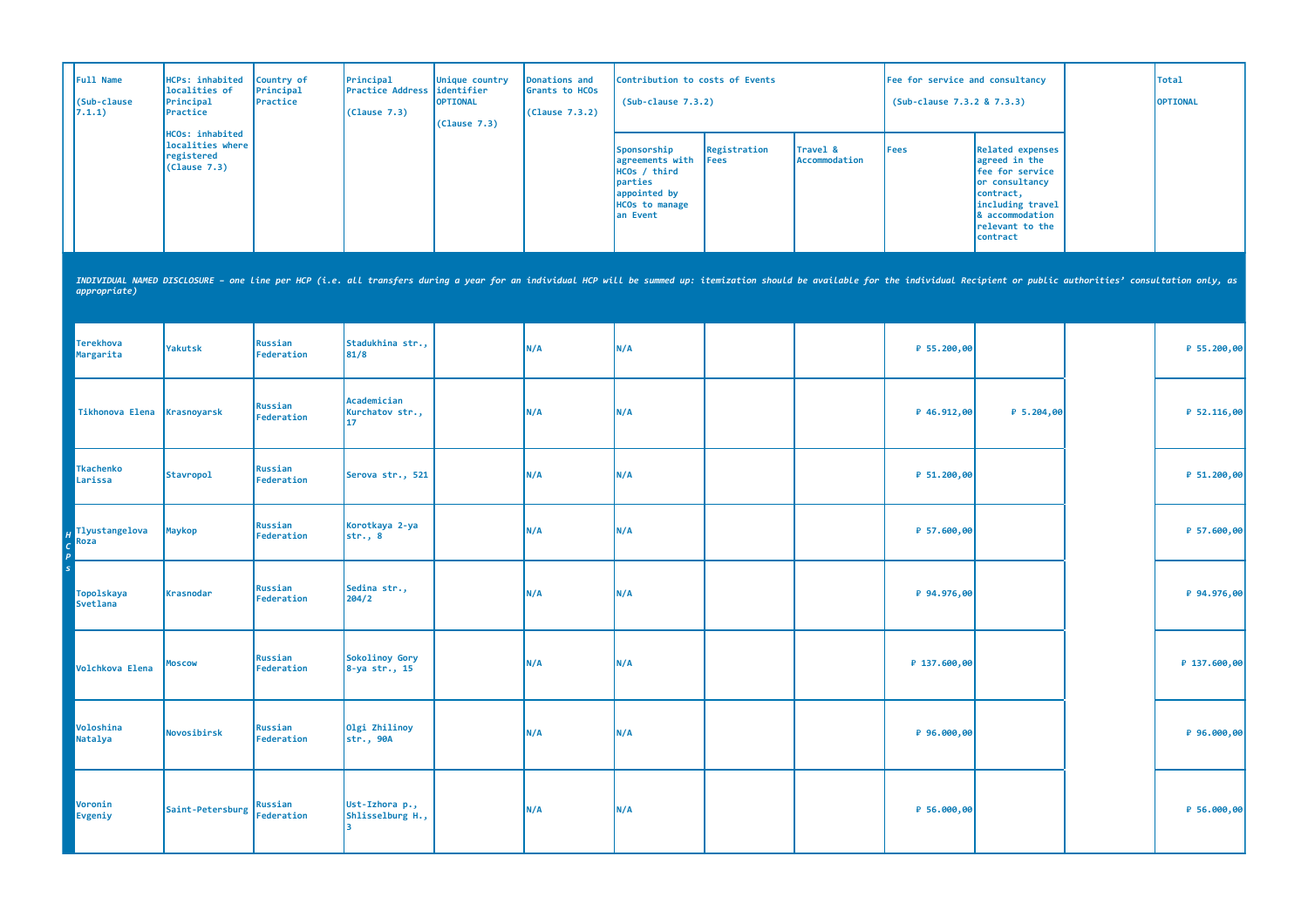| Full Name<br>(Sub-clause<br>7.1.1) | <b>HCPs: inhabited</b><br>localities of<br>Principal<br>Practice                                                                                                                                                               | Country of<br>Principal<br>Practice | Principal<br>Practice Address<br>(Clause 7.3) | Unique country<br>identifier<br><b>OPTIONAL</b><br>(Clause 7.3) | Donations and<br>Grants to HCOs<br>(Clause 7.3.2) | Contribution to costs of Events<br>$(Sub-clause 7.3.2)$                                                        |                      |                           | Fee for service and consultancy<br>(Sub-clause 7.3.2 & 7.3.3) |                                                                                                                                                                  | <b>Total</b><br>OPTIONAL |
|------------------------------------|--------------------------------------------------------------------------------------------------------------------------------------------------------------------------------------------------------------------------------|-------------------------------------|-----------------------------------------------|-----------------------------------------------------------------|---------------------------------------------------|----------------------------------------------------------------------------------------------------------------|----------------------|---------------------------|---------------------------------------------------------------|------------------------------------------------------------------------------------------------------------------------------------------------------------------|--------------------------|
|                                    | <b>HCOs: inhabited</b><br>localities where<br>registered<br>(Clause 7.3)                                                                                                                                                       |                                     |                                               |                                                                 |                                                   | Sponsorship<br>agreements with<br>HCOs / third<br>parties<br>appointed by<br><b>HCOs to manage</b><br>an Event | Registration<br>Fees | Travel &<br>Accommodation | <b>Fees</b>                                                   | <b>Related expenses</b><br>agreed in the<br>fee for service<br>or consultancy<br>contract,<br>including travel<br>& accommodation<br>relevant to the<br>contract |                          |
| appropriate)                       | INDIVIDUAL NAMED DISCLOSURE - one line per HCP (i.e. all transfers during a year for an individual HCP will be summed up: itemization should be available for the individual Recipient or public authorities' consultation onl |                                     |                                               |                                                                 |                                                   |                                                                                                                |                      |                           |                                                               |                                                                                                                                                                  |                          |
| Yarosh<br><b>Zukhra</b>            | <b>Irkutsk</b>                                                                                                                                                                                                                 | Russian<br>Federation               | Spartakovskaya<br>ul., 11                     |                                                                 | N/A                                               | <b>N/A</b>                                                                                                     |                      |                           | ₽ 38.400,00                                                   |                                                                                                                                                                  | ₽ 38.400,00              |
| Zakurdayeva<br>Natalya             | Vladimir                                                                                                                                                                                                                       | Russian<br>Federation               | Institutskiy<br>gorodok str., 18              |                                                                 | N/A                                               | N/A                                                                                                            |                      |                           | $P$ 43.200,00                                                 | ₽ 10.476,84                                                                                                                                                      | ₽ 53.676,84              |
| Zhukov<br>Vyacheslav               | Ekaterinburg                                                                                                                                                                                                                   | <b>Russian</b><br>Federation        | Yasnaya str., 46                              |                                                                 | N/A                                               | N/A                                                                                                            |                      |                           | ₽ 55.200,00                                                   | ₽ 24.056,52                                                                                                                                                      | ₽ 79.256,52              |
| <b>Znoyko</b><br>0 <sub>lga</sub>  | <b>Moscow</b>                                                                                                                                                                                                                  | <b>Russian</b><br>Federation        | Volokolamskoe<br>H., 63                       |                                                                 | N/A                                               | N/A                                                                                                            |                      |                           | ₽ 89.280,00                                                   |                                                                                                                                                                  | ₽ 89.280,00              |
| Eaulenko Elena                     | Saint-Petersburg                                                                                                                                                                                                               | Russian<br>Federation               | Professora<br>Popova str.,<br>15/17           |                                                                 | N/A                                               | N/A                                                                                                            |                      |                           | ₽ 134.560,00                                                  | ₽ 46.351,15                                                                                                                                                      | ₽ 180.911,15             |
| Chichasova<br>Natalya              | <b>Moscow</b>                                                                                                                                                                                                                  | Russian<br>Federation               | Kashirskoye H,<br>34A                         |                                                                 | N/A                                               | N/A                                                                                                            |                      |                           | P 64.000,00                                                   |                                                                                                                                                                  | ₽ 64.000,00              |
| Shlykova<br>0lga                   | Krasnodar                                                                                                                                                                                                                      | Russian<br>Federation               | Sedina ul.,<br>204/2                          |                                                                 | N/A                                               | N/A                                                                                                            |                      |                           | ₽ 24.000,00                                                   | ₽ 18.520,85                                                                                                                                                      | ₽ 42.520,85              |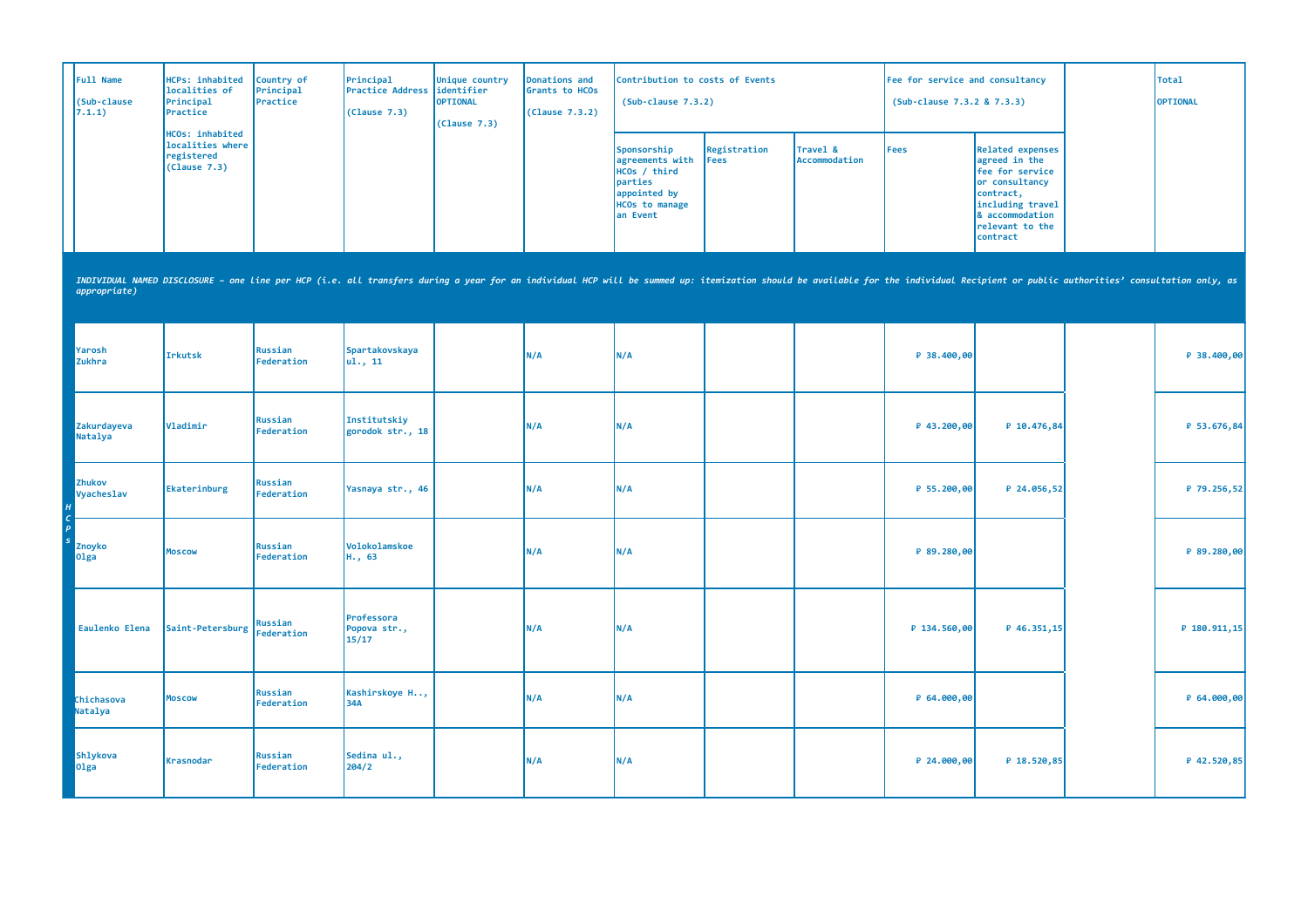| <b>Full Name</b><br>(Sub-clause<br>7.1.1)                                                                                                                                                                                                      | <b>HCPs: inhabited</b><br>localities of<br>Principal<br>Practice                                                                                                                                  | Country of<br>Principal<br>Practice | Principal<br><b>Practice Address</b><br>(Clause 7.3) | Unique country<br>lidentifier<br>OPTIONAL<br>(Clause 7.3) | <b>Donations and</b><br><b>Grants to HCOs</b><br>(Clause 7.3.2) | Contribution to costs of Events<br>$(Sub-clause 7.3.2)$                                                         |                             |                           | Fee for service and consultancy<br>(Sub-clause 7.3.2 & 7.3.3) |                                                                                                                                                                             | Total<br>OPTIONAL |
|------------------------------------------------------------------------------------------------------------------------------------------------------------------------------------------------------------------------------------------------|---------------------------------------------------------------------------------------------------------------------------------------------------------------------------------------------------|-------------------------------------|------------------------------------------------------|-----------------------------------------------------------|-----------------------------------------------------------------|-----------------------------------------------------------------------------------------------------------------|-----------------------------|---------------------------|---------------------------------------------------------------|-----------------------------------------------------------------------------------------------------------------------------------------------------------------------------|-------------------|
|                                                                                                                                                                                                                                                | HCOs: inhabited<br>localities where<br>registered<br>(Clause 7.3)                                                                                                                                 |                                     |                                                      |                                                           |                                                                 | Sponsorship<br>agreements with<br>HCOs / third<br>parties<br>appointed by<br><b>HCOs to manage</b><br>lan Event | Registration<br><b>Fees</b> | Travel &<br>Accommodation | <b>Fees</b>                                                   | <b>Related expenses</b><br>agreed in the<br>fee for service<br>or consultancy<br>contract,<br>including travel<br><b>&amp; accommodation</b><br>relevant to the<br>contract |                   |
| INDIVIDUAL NAMED DISCLOSURE - one line per HCP (i.e. all transfers during a year for an individual HCP will be summed up: itemization should be available for the individual Recipient or public authorities' consultation onl<br>appropriate) |                                                                                                                                                                                                   |                                     |                                                      |                                                           |                                                                 |                                                                                                                 |                             |                           |                                                               |                                                                                                                                                                             |                   |
| <b>Izambaeva</b><br><b>Svetlana</b>                                                                                                                                                                                                            | Yakutsk                                                                                                                                                                                           | Russian<br>Federation               | Stadukhina str<br>81/8                               |                                                           | N/A                                                             | N/A                                                                                                             |                             |                           | ₽ 36.000,00                                                   |                                                                                                                                                                             | ₽ 36.000,00       |
| Yaroshetskiy<br>Andrei                                                                                                                                                                                                                         | <b>Moscow</b>                                                                                                                                                                                     | Russian<br>Federation               | Trubetskaya<br>str. 8, bld.2                         |                                                           | N/A                                                             | N/A                                                                                                             |                             |                           | ₽ 57.600,00                                                   |                                                                                                                                                                             | $P$ 57.600,00     |
|                                                                                                                                                                                                                                                |                                                                                                                                                                                                   |                                     |                                                      |                                                           |                                                                 |                                                                                                                 |                             |                           |                                                               |                                                                                                                                                                             |                   |
| 7.3.4                                                                                                                                                                                                                                          | OTHER, NOT INCLUDED ABOVE - where information cannot be disclosed on an individual basis for legal reasons<br>Aggregate amount attributable to transfers of value to such Recipients - Sub-clause |                                     |                                                      |                                                           | N/A                                                             | N/A                                                                                                             |                             |                           | ₽ 7.070.533,33                                                | ₽ 838.795,38                                                                                                                                                                | ₽ 7.909.328,71    |
|                                                                                                                                                                                                                                                | Number of Recipients in aggregate disclosure - Sub-clause 7.3.4                                                                                                                                   |                                     |                                                      |                                                           | N/A                                                             | N/A                                                                                                             |                             |                           | 60                                                            | 27                                                                                                                                                                          | 65                |
| of Recipients disclosed - Sub-clause 7.3.4                                                                                                                                                                                                     | % of the number of Recipients included in the aggregate disclosure in the total number                                                                                                            |                                     |                                                      |                                                           | N/A                                                             | N/A                                                                                                             |                             |                           | 46,15                                                         | 61,36                                                                                                                                                                       | N/A               |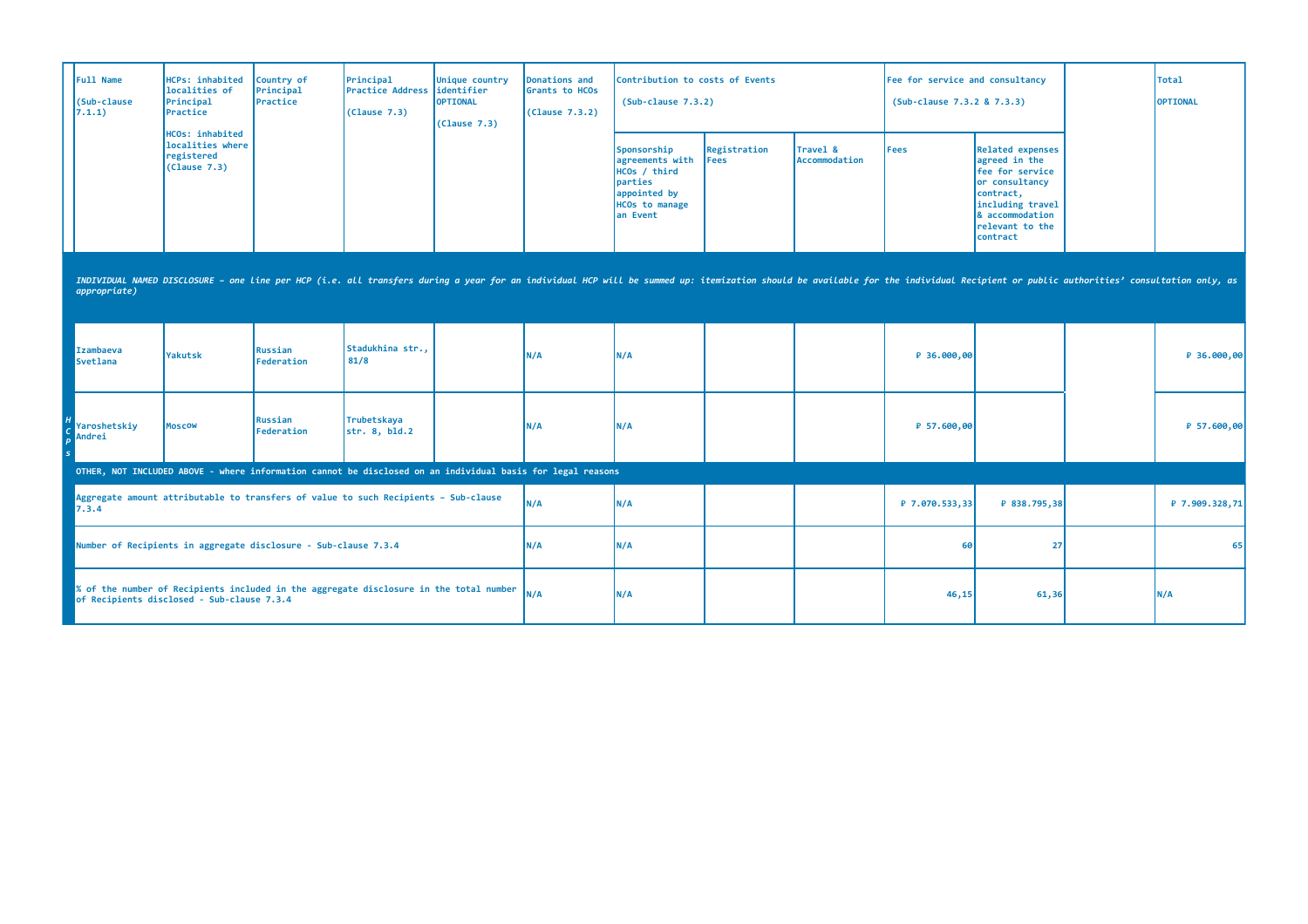| Full Name<br>(Sub-clause<br>7.1.1)                   | HCPs: inhabited<br>localities of<br>Principal<br>Practice         | Country of<br>Principal<br>Practice | Principal<br><b>Practice Address</b><br>(Clause 7.3) | Unique country<br>identifier<br><b>OPTIONAL</b><br>(Clause 7.3) | Donations and<br>Grants to HCOs<br>(Clause 7.3.2) | Contribution to costs of Events<br>$(Sub-clause 7.3.2)$                                                        |                             |                           | Fee for service and consultancy<br>(Sub-clause 7.3.2 & 7.3.3) |                                                                                                                                                                                                                                | <b>Total</b><br>OPTIONAL |
|------------------------------------------------------|-------------------------------------------------------------------|-------------------------------------|------------------------------------------------------|-----------------------------------------------------------------|---------------------------------------------------|----------------------------------------------------------------------------------------------------------------|-----------------------------|---------------------------|---------------------------------------------------------------|--------------------------------------------------------------------------------------------------------------------------------------------------------------------------------------------------------------------------------|--------------------------|
|                                                      | HCOs: inhabited<br>localities where<br>registered<br>(Clause 7.3) |                                     |                                                      |                                                                 |                                                   | Sponsorship<br>agreements with<br>HCOs / third<br>parties<br>appointed by<br><b>HCOs to manage</b><br>an Event | Registration<br><b>Fees</b> | Travel &<br>Accommodation | Fees                                                          | <b>Related expenses</b><br>agreed in the<br>fee for service<br>or consultancy<br>contract,<br>including travel<br>& accommodation<br>relevant to the<br>contract                                                               |                          |
| appropriate)                                         |                                                                   |                                     |                                                      |                                                                 |                                                   |                                                                                                                |                             |                           |                                                               | INDIVIDUAL NAMED DISCLOSURE - one line per HCO (i.e. all transfers during a year for an individual HCO will be summed up: itemization should be available for the individual Recipient or public authorities' consultation onl |                          |
| <b>AGENCY</b><br><b>CONFFERENCE-</b><br><b>PROFF</b> | Perm                                                              | Russian<br>Federation               | Kosmonavtov<br>H., 76                                |                                                                 |                                                   | ₽ 230.000,00                                                                                                   |                             |                           |                                                               |                                                                                                                                                                                                                                | P 230.000,00             |
| <b>RNOO</b><br>Humanitarian<br>Project               | Novosibirsk                                                       | Russian<br>Federation               | Vokzalnaya<br>magistral, 18                          |                                                                 | ₽ 18.828.068,10                                   |                                                                                                                |                             |                           |                                                               |                                                                                                                                                                                                                                | ₽ 18.828.068,10          |
| IISI Medical LLC Moscow                              |                                                                   | Russian<br>Federation               | Lomonosov Av., 18<br>aprt. 466,                      |                                                                 |                                                   | P 395.000,00                                                                                                   |                             |                           |                                                               |                                                                                                                                                                                                                                | ₽ 395.000,00             |
| INFOCOMPANY LLC Kazan                                |                                                                   | Russian<br>Federation               | Safiullina<br>str., 5, of. 34                        |                                                                 |                                                   | P 110.000,00                                                                                                   |                             |                           |                                                               |                                                                                                                                                                                                                                | P 110.000,00             |
| <b>CONNECT LLC</b>                                   | <b>Saratov</b>                                                    | Russian<br>Federation               | <b>Bolshaya</b><br>Kazachia str., 45                 |                                                                 |                                                   | P 435.000,00                                                                                                   |                             |                           |                                                               |                                                                                                                                                                                                                                | ₽ 435.000,00             |
| <b>MEDCONGRESS LLC</b>                               | <b>Moscow</b>                                                     | Russian<br>Federation               | Presnya ebm. 8,<br>b1d.1                             |                                                                 |                                                   | P 670.000,00                                                                                                   |                             |                           |                                                               |                                                                                                                                                                                                                                | P 670.000,00             |
| <b>MIRINA LLC</b>                                    | Chelyabinsk                                                       | Russian<br>Federation               | Severo-Krymskaya<br>str., 68                         |                                                                 |                                                   | P 175.000,00                                                                                                   |                             |                           |                                                               |                                                                                                                                                                                                                                | P 175.000,00             |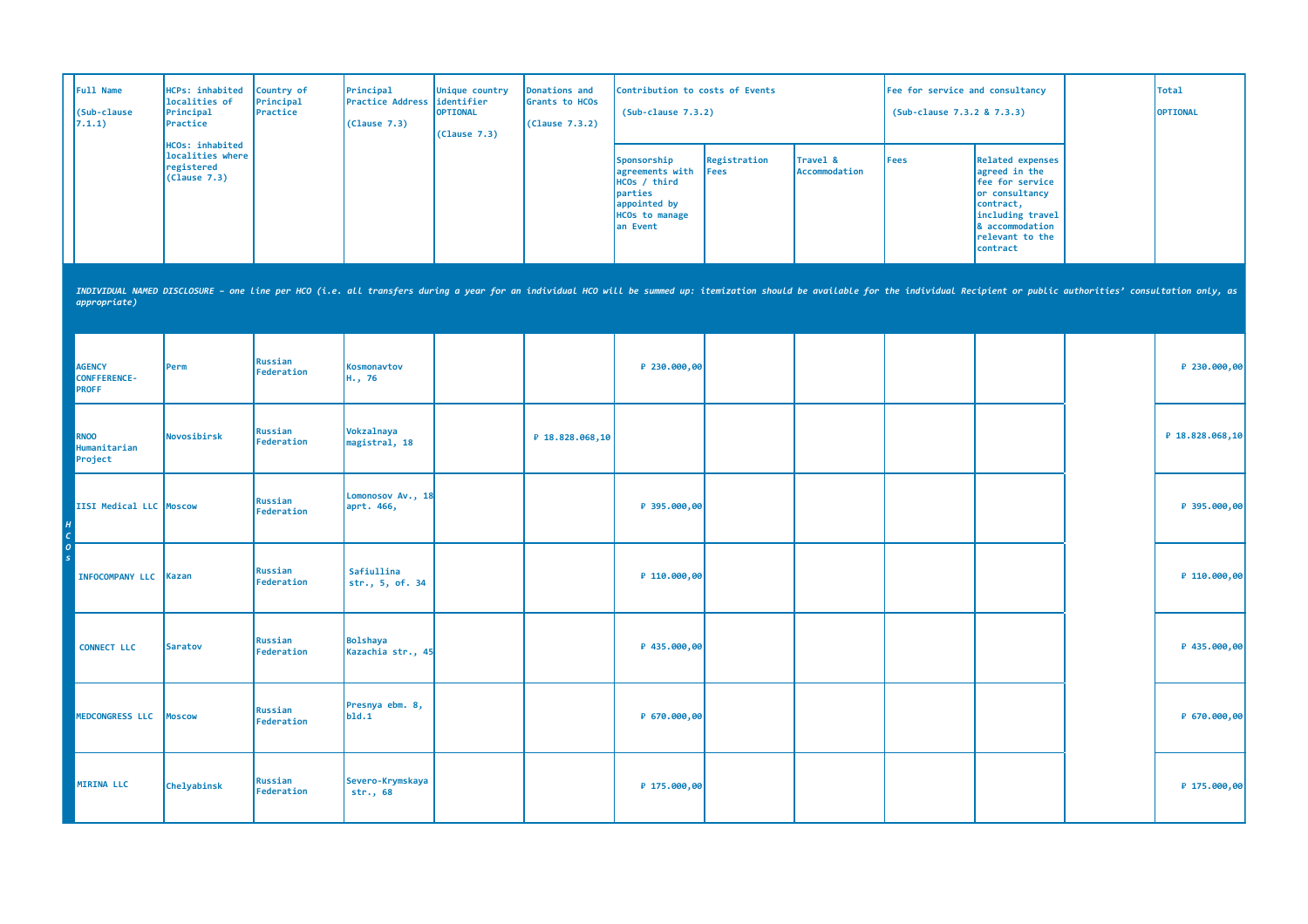| Full Name<br>(Sub-clause<br>7.1.1)    | HCPs: inhabited<br>localities of<br>Principal<br>Practice         | Country of<br>Principal<br>Practice | Principal<br><b>Practice Address</b><br>(Clause 7.3) | Unique country<br>identifier<br><b>OPTIONAL</b><br>(Clause 7.3) | Donations and<br>Grants to HCOs<br>(Clause 7.3.2) | Contribution to costs of Events<br>$(Sub-clause 7.3.2)$                                                        |                      |                           | Fee for service and consultancy<br>(Sub-clause 7.3.2 & 7.3.3) |                                                                                                                                                                                                                                | <b>Total</b><br><b>OPTIONAL</b> |
|---------------------------------------|-------------------------------------------------------------------|-------------------------------------|------------------------------------------------------|-----------------------------------------------------------------|---------------------------------------------------|----------------------------------------------------------------------------------------------------------------|----------------------|---------------------------|---------------------------------------------------------------|--------------------------------------------------------------------------------------------------------------------------------------------------------------------------------------------------------------------------------|---------------------------------|
|                                       | HCOs: inhabited<br>localities where<br>registered<br>(Clause 7.3) |                                     |                                                      |                                                                 |                                                   | Sponsorship<br>agreements with<br>HCOs / third<br>parties<br>appointed by<br><b>HCOs to manage</b><br>an Event | Registration<br>Fees | Travel &<br>Accommodation | <b>Fees</b>                                                   | <b>Related expenses</b><br>agreed in the<br>fee for service<br>or consultancy<br>contract,<br>including travel<br>& accommodation<br>relevant to the<br>contract                                                               |                                 |
| appropriate)                          |                                                                   |                                     |                                                      |                                                                 |                                                   |                                                                                                                |                      |                           |                                                               | INDIVIDUAL NAMED DISCLOSURE - one line per HCO (i.e. all transfers during a year for an individual HCO will be summed up: itemization should be available for the individual Recipient or public authorities' consultation onl |                                 |
| MMA LLC                               | <b>MOSCOW</b>                                                     | Russian<br>Federation               | Krzhizhanovskogo,<br>31, bld.1,<br>f1.1, pr.VI       |                                                                 |                                                   | ₽ 700.000,00                                                                                                   |                      |                           |                                                               |                                                                                                                                                                                                                                | P 700.000,00                    |
| <b>NEW TERRA LLC</b>                  | <b>Moscow</b>                                                     | Russian<br>Federation               | Kasatkina str. 8<br>f1.1, pr.9<br>office 3           |                                                                 |                                                   | ₽ 500.000,00                                                                                                   |                      |                           |                                                               |                                                                                                                                                                                                                                | ₽ 500.000,00                    |
| <b>PROJECT TEAM LLC   Moscow</b>      |                                                                   | Russian<br>Federation               | M.Sukharevsky<br>per., 9,<br>b1dg. 1                 |                                                                 |                                                   | ₽ 4.672.000,00                                                                                                 |                      |                           |                                                               |                                                                                                                                                                                                                                | $P$ 4.672.000,00                |
| <b>REMAKE-BLT LLC</b>                 | Nizhniy Novgorod                                                  | Russian<br>Federation               | Ilyinskaya<br>str., 104/59                           |                                                                 |                                                   | P 250.000,00                                                                                                   |                      |                           |                                                               |                                                                                                                                                                                                                                | $P$ 250.000,00                  |
| RUSMEDICAL EVENT Moscow<br><b>LLC</b> |                                                                   | Russian<br>Federation               | Lobachika str.,<br>11, fl. 3                         |                                                                 |                                                   | P 120.000,00                                                                                                   |                      |                           |                                                               |                                                                                                                                                                                                                                | $P$ 120.000,00                  |
| <b>RED BOX LLC</b>                    | Ulan-Ude                                                          | Russian<br>Federation               | Sukhe-Batora<br>$str.$ ,7                            |                                                                 |                                                   | ₽ 100.000,00                                                                                                   |                      |                           |                                                               |                                                                                                                                                                                                                                | P 100.000,00                    |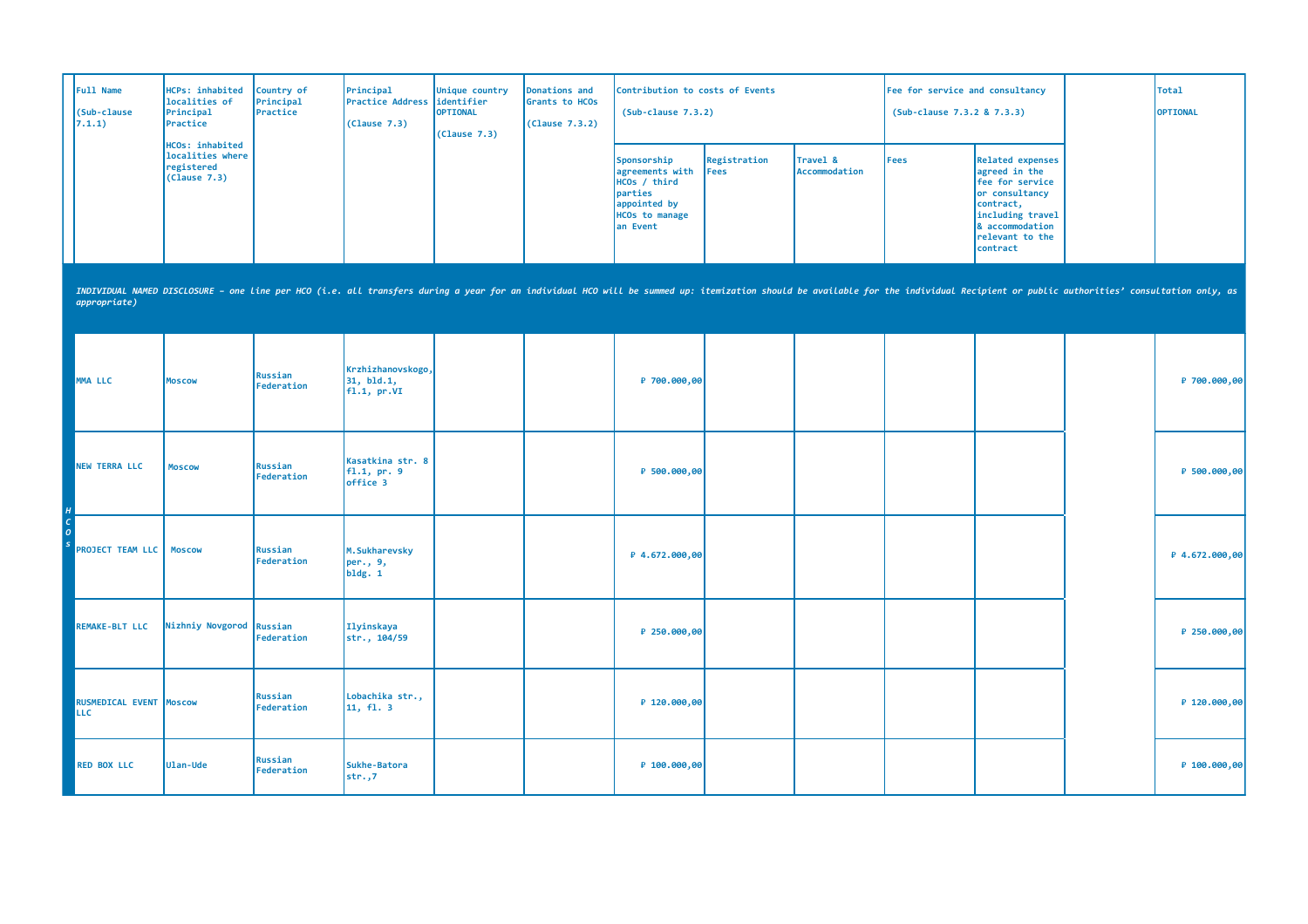| <b>Full Name</b><br>(Sub-clause<br>7.1.1) | HCPs: inhabited<br>localities of<br>Principal<br>Practice         | Country of<br>Principal<br>Practice | Principal<br>Practice Address lidentifier<br>(Clause 7.3) | Unique country<br><b>OPTIONAL</b><br>(Clause 7.3) | Donations and<br>Grants to HCOs<br>(Clause 7.3.2) | Contribution to costs of Events<br>$(Sub-clause 7.3.2)$                                                                                      |                              |                           | Fee for service and consultancy<br>(Sub-clause 7.3.2 & 7.3.3) |                                                                                                                                                                  | Total<br><b>OPTIONAL</b> |
|-------------------------------------------|-------------------------------------------------------------------|-------------------------------------|-----------------------------------------------------------|---------------------------------------------------|---------------------------------------------------|----------------------------------------------------------------------------------------------------------------------------------------------|------------------------------|---------------------------|---------------------------------------------------------------|------------------------------------------------------------------------------------------------------------------------------------------------------------------|--------------------------|
|                                           | HCOs: inhabited<br>localities where<br>registered<br>(Clause 7.3) |                                     |                                                           |                                                   |                                                   | Sponsorship<br>agreements with<br><b>HCOs</b> / third<br><i><u><b>Iparties</b></u></i><br>appointed by<br><b>HCOs to manage</b><br>lan Event | Registration<br><b>IFees</b> | Travel &<br>Accommodation | Fees                                                          | Related expenses<br>agreed in the<br><b>fee for service</b><br>or consultancy<br>contract,<br>including travel<br>& accommodation<br>relevant to the<br>contract |                          |

| <b>TERRA INCOGNITA</b><br><b>LLC</b>          | Nizhniy Novgorod | Russian<br>Federation | Nevzorovykh str.,<br>89         |             | ₽ 45.000,00     |  |  | ₽ 45.000,00       |
|-----------------------------------------------|------------------|-----------------------|---------------------------------|-------------|-----------------|--|--|-------------------|
| <b>YURIKOM LLC</b>                            | Petrozavodsk     | Russian<br>Federation | Kirova str., 19<br>(Central D.) |             | ₽ 50.000,00     |  |  | ₽ 50.000,00       |
| International<br>Congress Service             | Saint Petersburg | Russian<br>Federation | Pirogovskaya<br>emb. $5/2$      |             | ₽ 14.194.166,67 |  |  | $P$ 14.194.166,67 |
| HIV inf.<br>studies<br>Public<br>organization | Saint-Petersburg | Russian<br>Federation | Ogorodnyj per.,<br>23           |             | ₽ 250.000,00    |  |  | ₽ 250.000,00      |
| Regional<br><b>AIDS</b> Center                | <b>Barnaul</b>   | Russian<br>Federation | Zapadnaya 5-ya<br>str., 62      | ₽ 36.800,00 |                 |  |  | ₽ 36.800,00       |
| <b>Regional AIDS</b><br>Center Hospital       | Lipetsk          | Russian<br>Federation | Gagarina str.,<br>135           | P 8.900,00  |                 |  |  | ₽ 8.900,00        |
| <b>Regional AIDS</b><br>Center Hospital       | Yaroslavl        | Russian<br>Federation | Oktyabrya Av.,<br>71            | ₽ 15.130,00 |                 |  |  | ₽ 15.130,00       |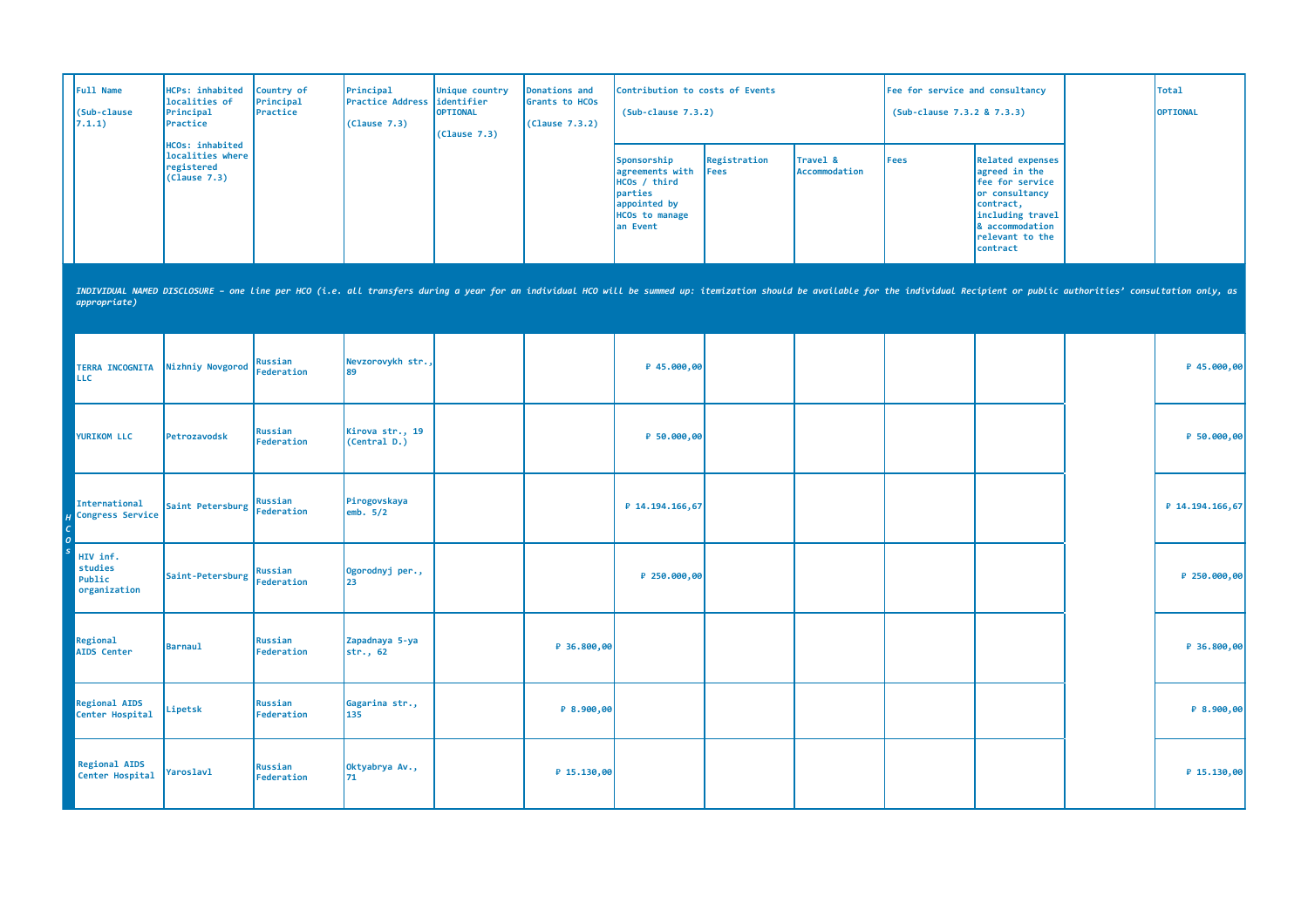| <b>Full Name</b><br>(Sub-clause<br>7.1.1) | HCPs: inhabited<br>localities of<br>Principal<br>Practice                | Country of<br>Principal<br>Practice | Principal<br>Practice Address lidentifier<br>(Clause 7.3) | Unique country<br><b>OPTIONAL</b><br>(Clause 7.3) | Donations and<br>Grants to HCOs<br>(Clause 7.3.2) | Contribution to costs of Events<br>$(Sub-clause 7.3.2)$                                                         |                              |                           | Fee for service and consultancy<br>(Sub-clause 7.3.2 & 7.3.3) |                                                                                                                                                                  | Total<br><b>OPTIONAL</b> |
|-------------------------------------------|--------------------------------------------------------------------------|-------------------------------------|-----------------------------------------------------------|---------------------------------------------------|---------------------------------------------------|-----------------------------------------------------------------------------------------------------------------|------------------------------|---------------------------|---------------------------------------------------------------|------------------------------------------------------------------------------------------------------------------------------------------------------------------|--------------------------|
|                                           | <b>HCOs: inhabited</b><br>localities where<br>registered<br>(Clause 7.3) |                                     |                                                           |                                                   |                                                   | Sponsorship<br>agreements with<br>HCOs / third<br>parties<br>appointed by<br><b>HCOs to manage</b><br>lan Event | Registration<br><b>IFees</b> | Travel &<br>Accommodation | Fees                                                          | Related expenses<br>agreed in the<br><b>fee for service</b><br>or consultancy<br>contract,<br>including travel<br>8 accommodation<br>relevant to the<br>contract |                          |

| <b>ANO Inter</b>                                                  | <b>Orenburg</b> | Russian<br>Federation | Znamenskiy<br>Av., 1A              |                  | ₽ 100.000,00 |  |  | P 100.000,00     |
|-------------------------------------------------------------------|-----------------|-----------------------|------------------------------------|------------------|--------------|--|--|------------------|
| Association of<br>Professors of<br>Neurology                      | Syktyvkar       | Russian<br>Federation | Pushkina ul.,<br>114               |                  | ₽ 50.000,00  |  |  | P 50.000,00      |
| Medical<br>specialists<br>association                             | Rostov-on-Don   | Russian<br>Federation | Sotsialistichesk<br>aya str., 181A |                  | ₽ 120.000,00 |  |  | $P$ 120.000,00   |
| Charitable<br>Foundation<br>Azbuka H                              | <b>Moscow</b>   | Russian<br>Federation | Nikitskaya B.<br>str., 43          | P 1.500.000,00   |              |  |  | P 1.500.000,00   |
| <b>Svetlana</b><br>Izambaeva<br>Charitable<br>Foundation          | Kazan           | Russian<br>Federation | Chelyuskina str.,<br>48            | $P$ 3.107.770,00 |              |  |  | $P$ 3.107.770,00 |
| Regional center<br>of infectious<br>diseases                      | Kostroma        | Russian<br>Federation | Tekstilshchikov<br>Av., 31A        | ₽ 26.000,00      |              |  |  | P 26.000,00      |
| <b>Regional AIDS</b><br>Center Inf.diseas Kaluga<br><b>Center</b> |                 | Russian<br>Federation | Grabtsevskoe H.,<br>115            | P 18.690,00      |              |  |  | P 18.690,00      |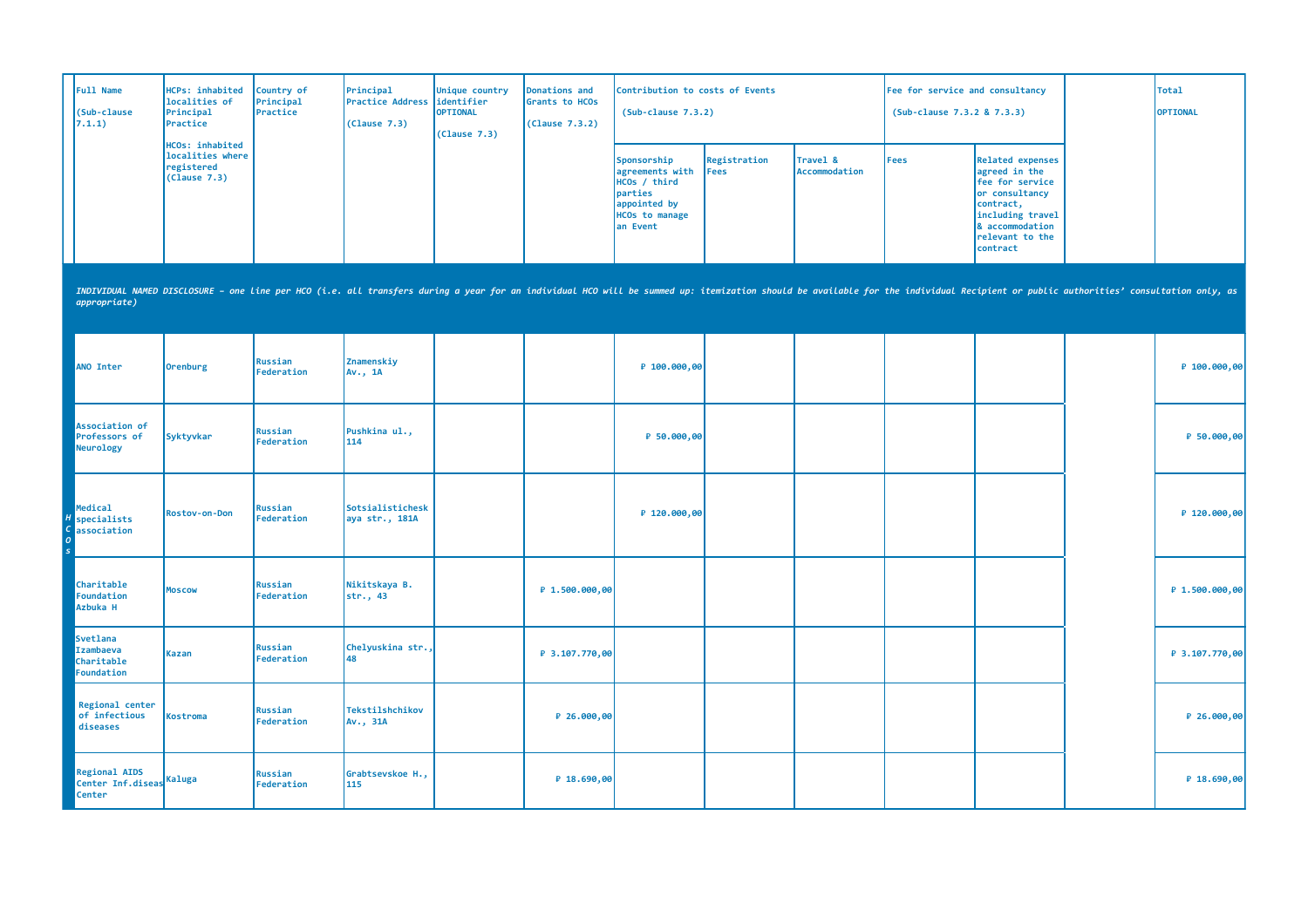| Full Name<br>(Sub-clause<br>7.1.1)                                     | HCPs: inhabited<br>localities of<br>Principal<br>Practice                                                                                                                                                                      | Country of<br>Principal<br>Practice | Principal<br><b>Practice Address</b><br>(Clause 7.3) | Unique country<br>identifier<br><b>OPTIONAL</b><br>(Clause 7.3) | Donations and<br>Grants to HCOs<br>(Clause 7.3.2) | Contribution to costs of Events<br>$(Sub-clause 7.3.2)$                                                        |                             |                           | Fee for service and consultancy<br>(Sub-clause 7.3.2 & 7.3.3) |                                                                                                                                                                  | <b>Total</b><br>OPTIONAL |
|------------------------------------------------------------------------|--------------------------------------------------------------------------------------------------------------------------------------------------------------------------------------------------------------------------------|-------------------------------------|------------------------------------------------------|-----------------------------------------------------------------|---------------------------------------------------|----------------------------------------------------------------------------------------------------------------|-----------------------------|---------------------------|---------------------------------------------------------------|------------------------------------------------------------------------------------------------------------------------------------------------------------------|--------------------------|
|                                                                        | HCOs: inhabited<br>localities where<br>registered<br>(Clause 7.3)                                                                                                                                                              |                                     |                                                      |                                                                 |                                                   | Sponsorship<br>agreements with<br>HCOs / third<br>parties<br>appointed by<br><b>HCOs to manage</b><br>an Event | Registration<br><b>Fees</b> | Travel &<br>Accommodation | Fees                                                          | <b>Related expenses</b><br>agreed in the<br>fee for service<br>or consultancy<br>contract,<br>including travel<br>& accommodation<br>relevant to the<br>contract |                          |
| appropriate)                                                           | INDIVIDUAL NAMED DISCLOSURE - one line per HCO (i.e. all transfers during a year for an individual HCO will be summed up: itemization should be available for the individual Recipient or public authorities' consultation onl |                                     |                                                      |                                                                 |                                                   |                                                                                                                |                             |                           |                                                               |                                                                                                                                                                  |                          |
| Charitable<br><b>Foundation PSIOS</b>                                  | Moscow                                                                                                                                                                                                                         | Russian<br>Federation               | Myasnitskaya<br>ul., 46/2 str.1                      |                                                                 | P 10.000.000,00                                   |                                                                                                                |                             |                           |                                                               |                                                                                                                                                                  | P 10.000.000,00          |
| <b>FUND</b><br>"AIDS.CENTER"                                           | <b>Moscow</b>                                                                                                                                                                                                                  | Russian<br>Federation               | Syromyatnicheska<br>ya N. str., 11<br>$b$ ld         |                                                                 |                                                   | ₽ 2.000.000,00                                                                                                 |                             |                           |                                                               |                                                                                                                                                                  | ₽ 2.000.000,00           |
| Regional inf.<br>diseases<br>clinical<br>hospital                      | Chita                                                                                                                                                                                                                          | Russian<br>Federation               | Truda str., 21                                       |                                                                 | ₽ 22.250,00                                       |                                                                                                                |                             |                           |                                                               |                                                                                                                                                                  | ₽ 22.250,00              |
| <b>Estetical</b><br>Medicine Clinic<br><b>Biokod Med</b>               | <b>Moscow</b>                                                                                                                                                                                                                  | Russian<br>Federation               | Presnenskaya<br>ebm.8, bld.1                         |                                                                 |                                                   | ₽ 1.610.000,00                                                                                                 |                             |                           |                                                               |                                                                                                                                                                  | ₽ 1.610.000,00           |
| Pasechnikov<br>Gastroent.<br>Clinic                                    | <b>Stavropol</b>                                                                                                                                                                                                               | <b>Russian</b><br>Federation        | Komsomolskaya<br>str., 65A                           |                                                                 |                                                   | P 350.000,00                                                                                                   |                             |                           |                                                               |                                                                                                                                                                  | ₽ 350.000,00             |
| Regional clinical Arkhangelsk<br><b>KVD</b>                            |                                                                                                                                                                                                                                | Russian<br>Federation               | Sibiryakovtsev<br>road, 2<br>b1d1                    |                                                                 | P9.100,00                                         |                                                                                                                |                             |                           |                                                               |                                                                                                                                                                  | P 9.100,00               |
| Public org.on<br>prevention of inf <sub>Ufa</sub><br>disease spread-ou |                                                                                                                                                                                                                                | Russian<br>Federation               | Tsurupy ul., 86                                      |                                                                 | P 80.100,00                                       |                                                                                                                |                             |                           |                                                               |                                                                                                                                                                  | ₽ 80.100,00              |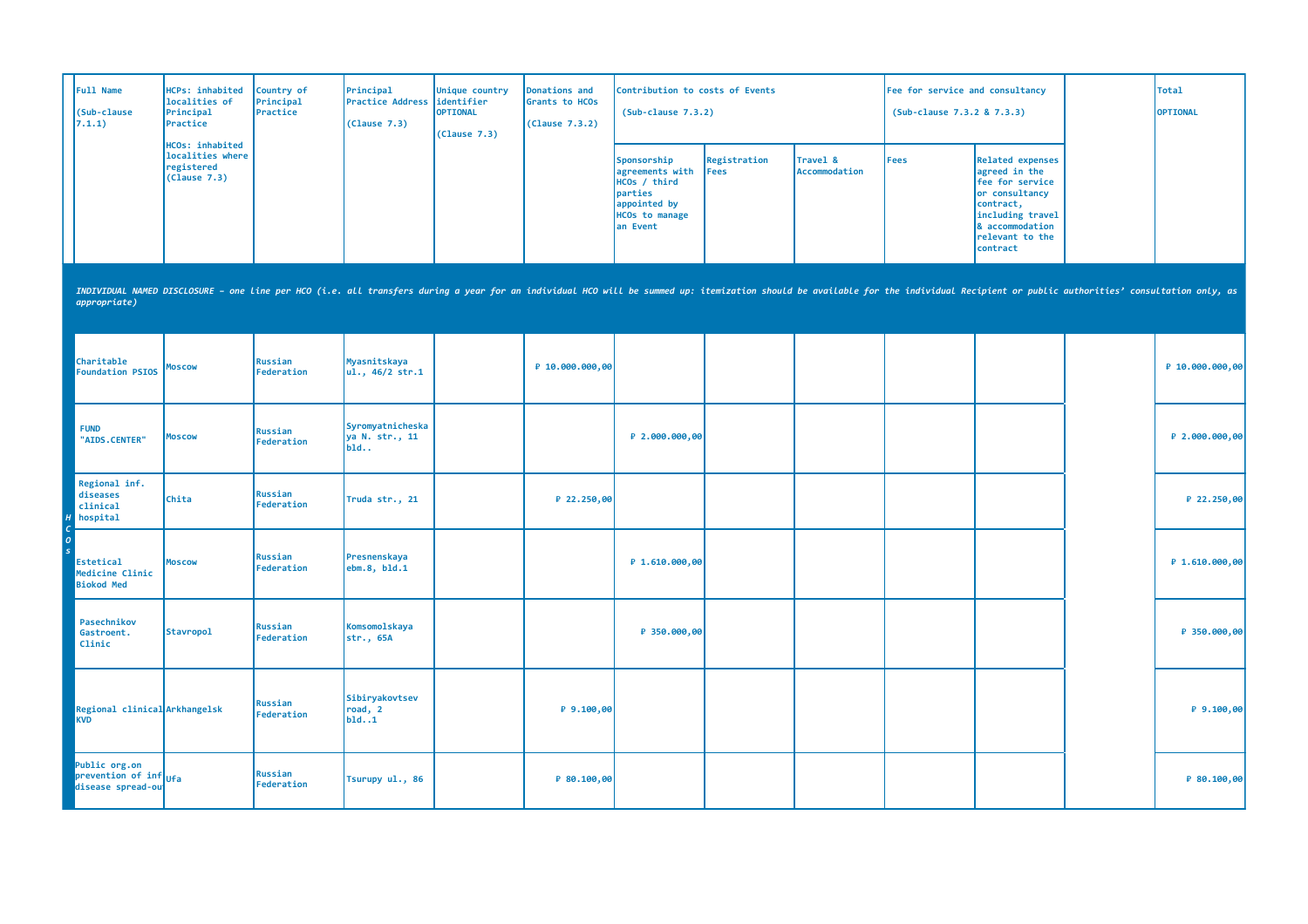| Full Name<br>(Sub-clause<br>7.1.1) | HCPs: inhabited<br>localities of<br>Principal<br><b>IPractice</b>        | Country of<br>Principal<br>Practice | Principal<br><b>Practice Address didentifier</b><br>(Clause 7.3) | Unique country<br><b>OPTIONAL</b><br>(Clause 7.3) | Donations and<br>Grants to HCOs<br>(Clause 7.3.2) | Contribution to costs of Events<br>$(Sub-clause 7.3.2)$                                                         |                      |                                  | Fee for service and consultancy<br>(Sub-clause 7.3.2 & 7.3.3) |                                                                                                                                                                   | Total<br><b>OPTIONAL</b> |
|------------------------------------|--------------------------------------------------------------------------|-------------------------------------|------------------------------------------------------------------|---------------------------------------------------|---------------------------------------------------|-----------------------------------------------------------------------------------------------------------------|----------------------|----------------------------------|---------------------------------------------------------------|-------------------------------------------------------------------------------------------------------------------------------------------------------------------|--------------------------|
|                                    | <b>HCOs: inhabited</b><br>localities where<br>registered<br>(Clause 7.3) |                                     |                                                                  |                                                   |                                                   | Sponsorship<br>agreements with<br>HCOs / third<br>parties<br>appointed by<br><b>HCOs to manage</b><br>lan Event | Registration<br>Fees | Travel &<br><b>Accommodation</b> | Fees                                                          | Related expenses<br>agreed in the<br><b>Ifee for service</b><br>or consultancy<br>contract,<br>including travel<br>8 accommodation<br>relevant to the<br>contract |                          |

| Social<br>Partnership<br>Development Fund                                                             | <b>Moscow</b>    | Russian<br>Federation | Vavilova str.,<br>69/75      | ₽ 11.570.548,00 |                |  |  | P 11.570.548,00 |
|-------------------------------------------------------------------------------------------------------|------------------|-----------------------|------------------------------|-----------------|----------------|--|--|-----------------|
| SUPRAREGIONAL<br>SOCIETY<br>ORGANIZATION<br><b>TOGETHER AGAINST</b><br><b>HEPATITIS</b>               | <b>Moscow</b>    | Russian<br>Federation | Arxangelskiy<br>Av., 9 str.1 | ₽ 720.000,00    |                |  |  | P 720.000,00    |
| Regional public<br>org. of social<br>help "Zhivi"                                                     | <b>Habarovsk</b> | Russian<br>Federation | Gogolya str.,<br>17-56       |                 | ₽ 150.000,00   |  |  | P 150.000,00    |
| Society of<br>infectionists,<br>epid. and<br>mikrobiolosgists                                         | <b>Chita</b>     | Russian<br>Federation | Truda str., 21               |                 | ₽ 50.000,00    |  |  | ₽ 50.000,00     |
| Regional<br><b>AIDS</b> Center<br>clinic                                                              | <b>Tyumen</b>    | Russian<br>Federation | Novaya str., 2<br>b1d.3      | P 80.100,00     |                |  |  | P 80.100,00     |
| Regional<br><b>AIDS</b> Center<br>clinic                                                              | Yakutsk          | Russian<br>Federation | Staduhina str.,<br>81/8      | ₽ 5.520,00      |                |  |  | $P$ 5.520,00    |
| Regional<br><b>AIDS Center</b><br>clinic                                                              | Samara           | Russian<br>Federation | Novo-Sadovaya<br>str., 178A  | P 80.100,00     |                |  |  | P 80.100,00     |
| <b>COMMONWEALTH OF</b><br>PROFESSIONAL<br><b>ASSISTANCE TO</b><br>DOCTORS OF THE<br>NORTH-WEST REGION | Saint-Petersburg | Russian<br>Federation | Perekopskaya<br>str., 7A     |                 | P 4.425.000,00 |  |  | P 4.425.000,00  |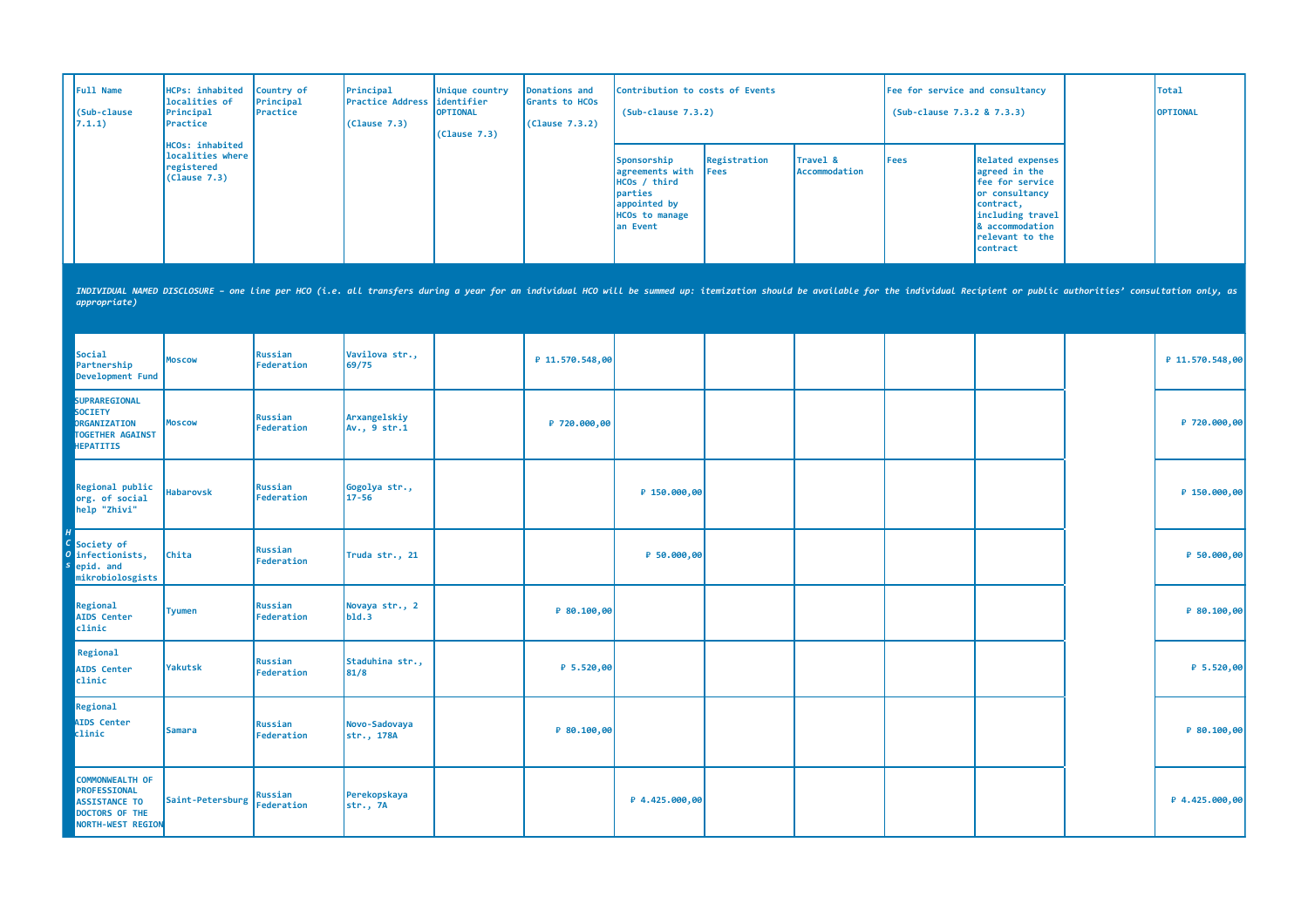| Full Name<br>(Sub-clause<br>7.1.1) | HCPs: inhabited<br>localities of<br>Principal<br><b>IPractice</b>        | Country of<br>Principal<br>Practice | Principal<br><b>Practice Address didentifier</b><br>(Clause 7.3) | Unique country<br><b>OPTIONAL</b><br>(Clause 7.3) | Donations and<br>Grants to HCOs<br>(Clause 7.3.2) | Contribution to costs of Events<br>$(Sub-clause 7.3.2)$                                                         |                      |                                  | Fee for service and consultancy<br>(Sub-clause 7.3.2 & 7.3.3) |                                                                                                                                                                   | Total<br><b>OPTIONAL</b> |
|------------------------------------|--------------------------------------------------------------------------|-------------------------------------|------------------------------------------------------------------|---------------------------------------------------|---------------------------------------------------|-----------------------------------------------------------------------------------------------------------------|----------------------|----------------------------------|---------------------------------------------------------------|-------------------------------------------------------------------------------------------------------------------------------------------------------------------|--------------------------|
|                                    | <b>HCOs: inhabited</b><br>localities where<br>registered<br>(Clause 7.3) |                                     |                                                                  |                                                   |                                                   | Sponsorship<br>agreements with<br>HCOs / third<br>parties<br>appointed by<br><b>HCOs to manage</b><br>lan Event | Registration<br>Fees | Travel &<br><b>Accommodation</b> | Fees                                                          | Related expenses<br>agreed in the<br><b>Ifee for service</b><br>or consultancy<br>contract,<br>including travel<br>8 accommodation<br>relevant to the<br>contract |                          |

| <b>PUBLIC ORG.</b><br><b>RUSSIAN SOCIETY</b><br>FOR THE STUDY<br>OF THE LIVER | <b>Moscow</b>                          | Russian<br>Federation | B.Akademicheskaya<br>str., 4         |                | ₽ 1.750.000,00 |  |  | ₽ 1.750.000,00  |
|-------------------------------------------------------------------------------|----------------------------------------|-----------------------|--------------------------------------|----------------|----------------|--|--|-----------------|
| <b>REGIONAL PUBLIC</b><br>ORGANIZATION<br>"AIDS.STATISTICS.<br>HEALTH"        | Saint-Petersburg Russian<br>Federation |                       | Gorokhovaya str.,<br>40              | P 9.391.690,00 | ₽ 680.000,00   |  |  | ₽ 10.071.690,00 |
| Inf.Regional<br>clinical<br>hospital                                          | Saint-Petersburg   Musson: 00          | Russian               | Ust-Izhora p.,<br>Shlisselburg H., 3 | P 46.000,00    |                |  |  | ₽ 46.000,00     |
| <b>Beauty Salon</b><br>Academy of<br>Beauty                                   | <b>MOSCOW</b>                          | Russian<br>Federation | Timiryazevskaya<br>ul., 16           |                | ₽ 258.000,00   |  |  | ₽ 258.000,00    |
| Regional public<br>foundation<br>"New Life"                                   | Ekaterinburg                           | Russian<br>Federation | Stepana Razina<br>str., 28           | ₽ 9,004,867.20 |                |  |  | ₽ 9,004,867.20  |
| <b>AIDS Center</b><br>regional clinical<br>hospital #2                        | Vladivostok                            | Russian<br>Federation | Borisenko str.,<br>50                | $P$ 26.100,00  |                |  |  | ₽ 26.100,00     |
| <b>Regional AIDS</b><br><b>Center</b>                                         | <b>Krasnodar</b>                       | Russian<br>Federation | Sedina str.,<br>204/2                | $P$ 28.780,00  |                |  |  | ₽ 28.780,00     |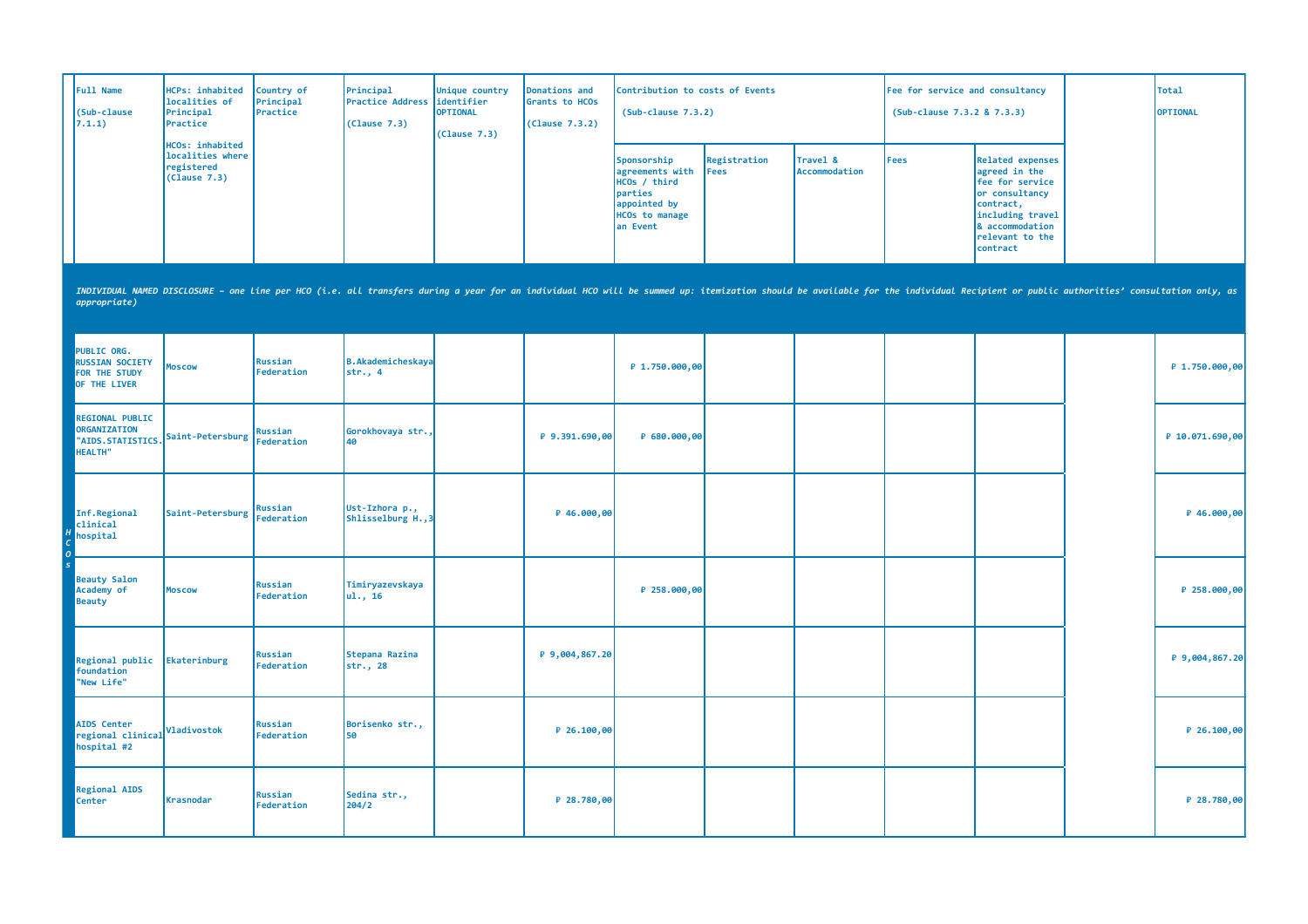| Full Name<br>(Sub-clause<br>(7.1.1) | <b>HCPs: inhabited</b><br>localities of<br>Principal<br>Practice         | Country of<br>Principal<br>Practice | Principal<br><b>Practice Address didentifier</b><br>(Clause 7.3) | Unique country<br><b>OPTIONAL</b><br>(Clause 7.3) | Donations and<br>Grants to HCOs<br>(Clause 7.3.2) | Contribution to costs of Events<br>$(Sub-clause 7.3.2)$                                                        |                              |                                             | Fee for service and consultancy<br>(Sub-clause 7.3.2 & 7.3.3) |                                                                                                                                                                                                                                | Total<br><b>OPTIONAL</b> |
|-------------------------------------|--------------------------------------------------------------------------|-------------------------------------|------------------------------------------------------------------|---------------------------------------------------|---------------------------------------------------|----------------------------------------------------------------------------------------------------------------|------------------------------|---------------------------------------------|---------------------------------------------------------------|--------------------------------------------------------------------------------------------------------------------------------------------------------------------------------------------------------------------------------|--------------------------|
|                                     | <b>HCOs: inhabited</b><br>localities where<br>registered<br>(Clause 7.3) |                                     |                                                                  |                                                   |                                                   | Sponsorship<br>agreements with<br>HCOs / third<br>parties<br>appointed by<br><b>HCOs to manage</b><br>an Event | Registration<br><b>IFees</b> | <b>Travel &amp;</b><br><b>Accommodation</b> | <b>IFees</b>                                                  | Related expenses<br>agreed in the<br>fee for service<br>or consultancy<br>contract,<br>including travel<br>& accommodation<br>relevant to the<br>contract                                                                      |                          |
| appropriate)                        |                                                                          |                                     |                                                                  |                                                   |                                                   |                                                                                                                |                              |                                             |                                                               | INDIVIDUAL NAMED DISCLOSURE - one line per HCO (i.e. all transfers during a year for an individual HCO will be summed up: itemization should be available for the individual Recipient or public authorities' consultation onl |                          |

| <b>Regional AIDS</b><br><b>Center</b>          | Perm                | Russian<br>Federation | Architecture<br>Svyazeva str., 21 | ₽ 26.700,00  |  |  |  | $P$ 26.700,00 |
|------------------------------------------------|---------------------|-----------------------|-----------------------------------|--------------|--|--|--|---------------|
| Regional<br>AIDS Center                        | Khabarovsk          | Russian<br>Federation | Pilotov per., 2                   | P 10.235,00  |  |  |  | P 10.235,00   |
| Regiobal AIDS<br>Center clinical<br><b>KVD</b> | Kursk               | Russian<br>Federation | Sadovaya str., 40                 | $P$ 9.790,00 |  |  |  | $P$ 9.790,00  |
| <b>Regional AIDS</b><br><b>Center</b>          | Nizhniy<br>Novgorod | Russian<br>Federation | Minina str., 20E                  | ₽ 44.500,00  |  |  |  | ₽ 44.500,00   |
| <b>Regional AIDS</b><br><b>Center</b>          | Ekaterinburg        | Russian<br>Federation | Yasnaya str., 46                  | ₽ 133.400,00 |  |  |  | P 133.400,00  |
| Regional<br><b>AIDS Center</b>                 | Volgograd           | Russian<br>Federation | Bažova ul., 2                     | ₽ 82.245,00  |  |  |  | ₽ 82.245,00   |
| <b>Regional AIDS</b><br><b>Center</b>          | Smolensk            | Russian<br>Federation | Frunze str.,<br>40                | $P$ 9.200,00 |  |  |  | $P$ 9.200,00  |
| <b>Regional AIDS</b><br><b>Center</b>          | <b>Tula</b>         | Russian<br>Federation | Drejera nab., 14                  | ₽ 31.150,00  |  |  |  | $P$ 31.150,00 |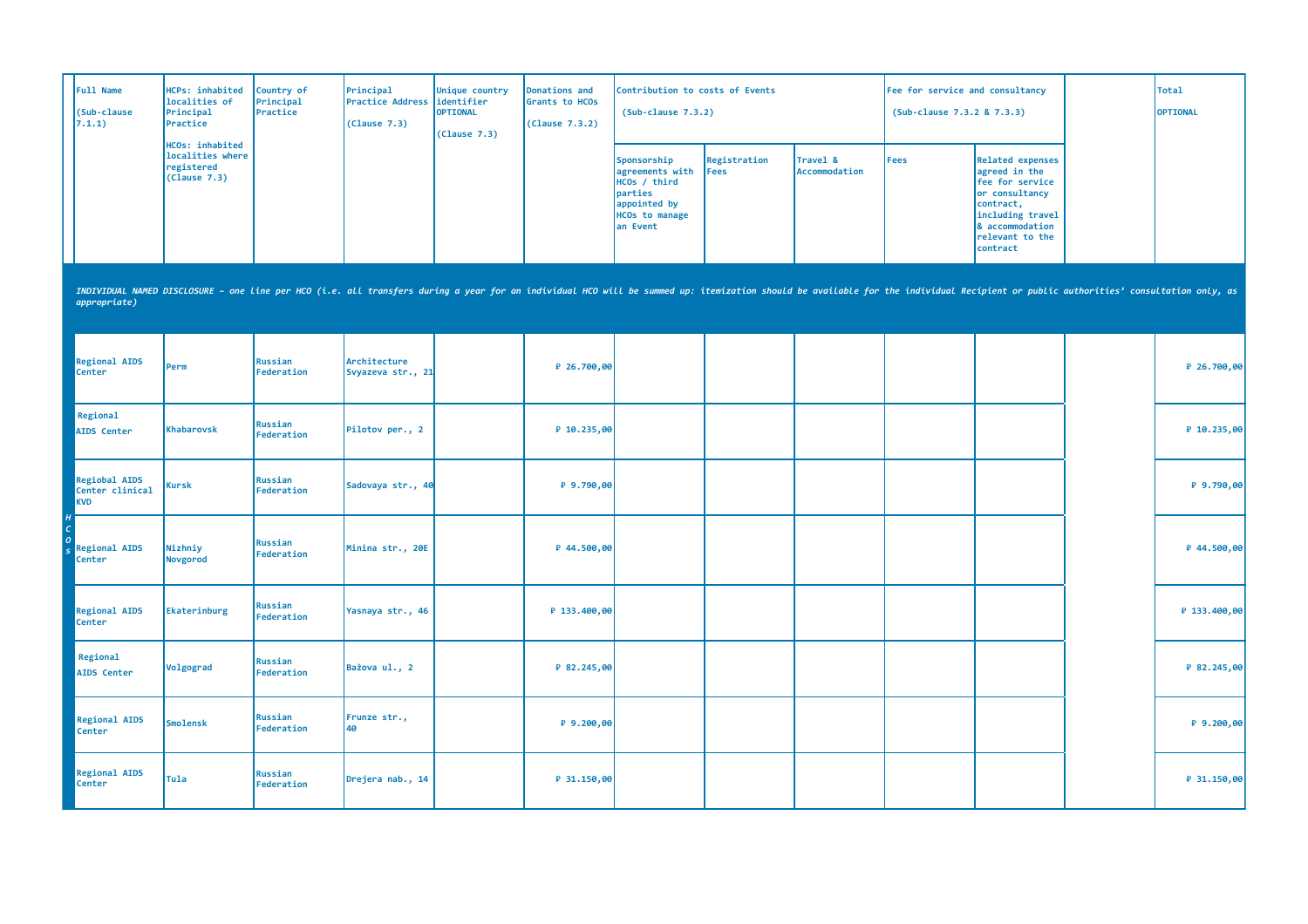| <b>Full Name</b><br>(Sub-clause)<br>7.1.1) | HCPs: inhabited<br>localities of<br>Principal<br>Practice         | Country of<br>Principal<br>Practice | Principal<br><b>IPractice Address lidentifier</b><br>(Clause 7.3) | Unique country<br><b>OPTIONAL</b><br>(Clause 7.3) | Donations and<br>Grants to HCOs<br>(Clause 7.3.2) | Contribution to costs of Events<br>$(Sub-clause 7.3.2)$                                                                             |                              |                                  | Fee for service and consultancy<br>(Sub-clause 7.3.2 & 7.3.3) |                                                                                                                                                                   | Total<br><b>OPTIONAL</b> |
|--------------------------------------------|-------------------------------------------------------------------|-------------------------------------|-------------------------------------------------------------------|---------------------------------------------------|---------------------------------------------------|-------------------------------------------------------------------------------------------------------------------------------------|------------------------------|----------------------------------|---------------------------------------------------------------|-------------------------------------------------------------------------------------------------------------------------------------------------------------------|--------------------------|
|                                            | HCOs: inhabited<br>localities where<br>registered<br>(Clause 7.3) |                                     |                                                                   |                                                   |                                                   | Sponsorship<br>agreements with<br>HCOs / third<br><i><u><b>Darties</b></u></i><br>appointed by<br><b>HCOs to manage</b><br>an Event | Registration<br><b>IFees</b> | Travel &<br><b>Accommodation</b> | l Fees                                                        | Related expenses<br>agreed in the<br>Fee for service<br>or consultancy<br>contract,<br>including travel<br>& accommodation<br><b>Irelevant to the</b><br>contract |                          |

| <b>Regional AIDS</b><br>Center                                       | Irkutsk        | Russian<br>Federation | Spartakovskaya<br>str., 11   | ₽ 298.595,00  |  |  |  | ₽ 298.595,00 |
|----------------------------------------------------------------------|----------------|-----------------------|------------------------------|---------------|--|--|--|--------------|
| <b>Regional AIDS</b><br>Center                                       | Blagoveshensk  | Russian<br>Federation | Shimanovskogo<br>str., 36    | ₽ 4.005,00    |  |  |  | ₽ 4.005,00   |
| <b>Regional AIDS</b><br><b>Center</b>                                | <b>Bryansk</b> | Russian<br>Federation | Spartakovskaya<br>str., 75D  | ₽ 12.905,00   |  |  |  | ₽ 12.905,00  |
| <b>Regional AIDS</b><br><b>Center</b><br><b>Clinical</b><br>Hospital | Vladimir       | Russian<br>Federation | Sudogodskoye<br>$\sin 41$    | $P$ 30.165,00 |  |  |  | ₽ 30.165,00  |
| <b>Republic AIDS</b><br><b>Center</b>                                | <b>Kazan</b>   | Russian<br>Federation | Nikolaya<br>Yershova str. 65 | ₽ 74.880,00   |  |  |  | ₽ 74.880,00  |
| <b>Republic AIDS</b><br>Center                                       | Ulan-Ude       | Russian<br>Federation | Tsivileva str.,              | ₽ 39.605,00   |  |  |  | ₽ 39.605,00  |
| Republic AIDS<br>Center                                              | Yoshkar-Ola    | Russian<br>Federation | Druzhby str., 95             | ₽ 13.350,00   |  |  |  | ₽ 13.350,00  |
| Republic AIDS<br><b>Center</b>                                       | Saransk        | Russian<br>Federation | Shchorsa str., 35            | $P$ 4.450,00  |  |  |  | ₽ 4.450,00   |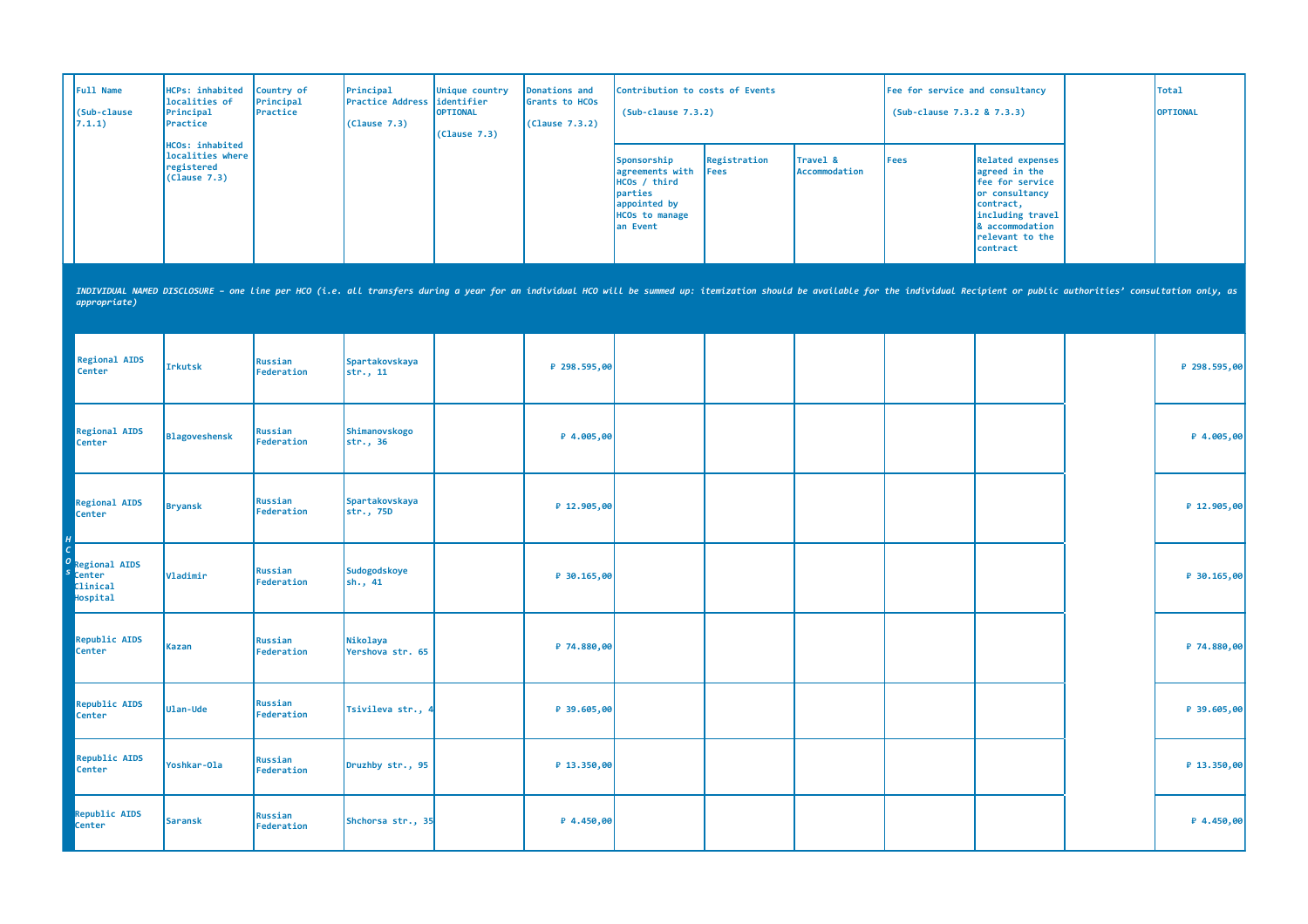| <b>Full Name</b><br>(Sub-clause<br>7.1.1) | HCPs: inhabited<br>localities of<br>Principal<br>Practice                | Country of<br>Principal<br>Practice | Principal<br>Practice Address lidentifier<br>(Clause 7.3) | Unique country<br><b>OPTIONAL</b><br>(Clause 7.3) | Donations and<br>Grants to HCOs<br>(Clause 7.3.2) | Contribution to costs of Events<br>$(Sub-clause 7.3.2)$                                                                               |                              |                           | Fee for service and consultancy<br>(Sub-clause 7.3.2 & 7.3.3) |                                                                                                                                                           | Total<br><b>OPTIONAL</b> |
|-------------------------------------------|--------------------------------------------------------------------------|-------------------------------------|-----------------------------------------------------------|---------------------------------------------------|---------------------------------------------------|---------------------------------------------------------------------------------------------------------------------------------------|------------------------------|---------------------------|---------------------------------------------------------------|-----------------------------------------------------------------------------------------------------------------------------------------------------------|--------------------------|
|                                           | <b>HCOs: inhabited</b><br>localities where<br>registered<br>(Clause 7.3) |                                     |                                                           |                                                   |                                                   | Sponsorship<br>agreements with<br>HCOs / third<br><i><u><b>I</b>parties</u></i><br>appointed by<br><b>HCOs to manage</b><br>lan Event | Registration<br><b>IFees</b> | Travel &<br>Accommodation | Fees                                                          | Related expenses<br>agreed in the<br>Fee for service<br>or consultancy<br>contract,<br>including travel<br>8 accommodation<br>relevant to the<br>contract |                          |

| <b>Regional AIDS</b><br>Center                                  | Chelyabinsk      | Russian<br>Federation | Shumenskaya str.,<br>16             | P 48.950,00     |                |  |  | $P$ 48.950,00   |
|-----------------------------------------------------------------|------------------|-----------------------|-------------------------------------|-----------------|----------------|--|--|-----------------|
| SPID-Tsentr OKB<br>infektsionnoy                                | Kirov            | Russian<br>Federation | Maklina str., 3                     | ₽ 11.430,00     |                |  |  | P 11.430,00     |
| Tkachev Epifanov<br>Clinic                                      | <b>Moscow</b>    | Russian<br>Federation | 4062 Proyectirue<br>$my pr.$ , 6    |                 | P 1.289.400,00 |  |  | P 1.289.400,00  |
| Viktoriya LLC                                                   | Novosibirsk      | Russian<br>Federation | Oktyabrskaya<br>str., 42            |                 | ₽ 45.000,00    |  |  | $P$ 45.000,00   |
| <b>EVA Association</b>                                          | Saint-Petersburg | Russian<br>Federation | Tsiolkovskogo str<br>13-15, lit. ZH | ₽ 15,767,908.50 |                |  |  | ₽ 15,767,908.50 |
| All-Russia Public <sub>Vologda</sub><br>org. STOP AIDS<br>North |                  | Russian<br>Federation | Galkinskaya str.,<br>16             |                 | ₽ 100.000,00   |  |  | P 100.000,00    |
| International<br><b>Business</b><br>Center LLC                  | Ekaterinburg     | Russian<br>Federation | Bolshakova str.,<br>75, lit. A      |                 | ₽ 322.000,00   |  |  | ₽ 322.000,00    |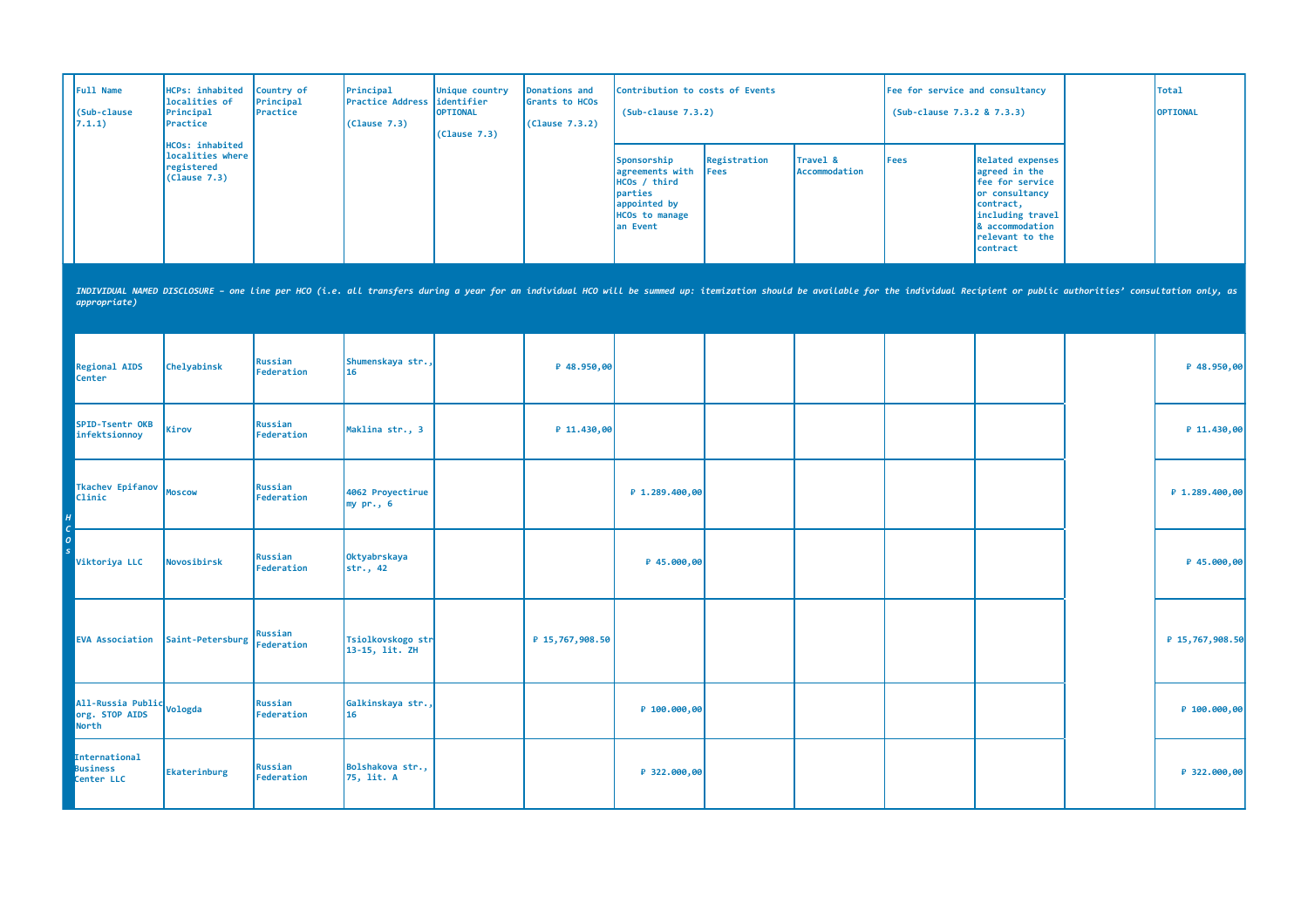| Full Name<br>(Sub-clause<br>7.1.1)                                            | HCPs: inhabited<br>localities of<br>Principal<br>Practice<br>HCOs: inhabited<br>localities where | Country of<br>Principal<br>Practice | Principal<br><b>Practice Address</b><br>(Clause 7.3) | Unique country<br>identifier<br><b>OPTIONAL</b><br>(Clause 7.3) | Donations and<br>Grants to HCOs<br>(Lause 7.3.2) | Contribution to costs of Events<br>$(Sub-clause 7.3.2)$                                                        |                      |                           | Fee for service and consultancy<br>(Sub-clause 7.3.2 & 7.3.3) |                                                                                                                                                                                                                                | <b>Total</b><br><b>OPTIONAL</b> |
|-------------------------------------------------------------------------------|--------------------------------------------------------------------------------------------------|-------------------------------------|------------------------------------------------------|-----------------------------------------------------------------|--------------------------------------------------|----------------------------------------------------------------------------------------------------------------|----------------------|---------------------------|---------------------------------------------------------------|--------------------------------------------------------------------------------------------------------------------------------------------------------------------------------------------------------------------------------|---------------------------------|
|                                                                               | registered<br>(Clause 7.3)                                                                       |                                     |                                                      |                                                                 |                                                  | Sponsorship<br>agreements with<br>HCOs / third<br>parties<br>appointed by<br><b>HCOs to manage</b><br>an Event | Registration<br>Fees | Travel &<br>Accommodation | Fees                                                          | Related<br>expenses agreed<br>in the fee for<br>service or<br>consultancy<br>contract,<br>including<br>travel &<br>accommodation<br>relevant to the<br>contract                                                                |                                 |
| appropriate)                                                                  |                                                                                                  |                                     |                                                      |                                                                 |                                                  |                                                                                                                |                      |                           |                                                               | INDIVIDUAL NAMED DISCLOSURE - one Line per HCO (i.e. all transfers during a year for an individual HCO will be summed up: itemization should be available for the individual Recipient or public authorities' consultation onl |                                 |
| <b>IP Murunov</b>                                                             | Ityk-Kyuel                                                                                       | Russian<br>Federation               | P. Vasiliev<br>str., 1                               |                                                                 |                                                  | ₽ 50.000,00                                                                                                    |                      |                           |                                                               |                                                                                                                                                                                                                                | ₽ 50.000,00                     |
| NEWBAYKALWAY LLC Irkutsk                                                      |                                                                                                  | Russian<br>Federation               | Kiyevskaya<br>str., 7                                |                                                                 |                                                  | ₽ 150.000,00                                                                                                   |                      |                           |                                                               |                                                                                                                                                                                                                                | ₽ 150.000,00                    |
| EVENT GROUP LLC Voronezh                                                      |                                                                                                  | Russian<br>Federation               | Smolenskaya<br>str., 29                              |                                                                 |                                                  | ₽ 1.630.000,00                                                                                                 |                      |                           |                                                               |                                                                                                                                                                                                                                | ₽ 1.630.000,00                  |
| Reklama Media<br><b>LLC</b>                                                   | Ufa                                                                                              | Russian<br>Federation               | Verkhnetorgovaya<br>$Sq.$ , 4                        |                                                                 |                                                  | ₽ 200.000,00                                                                                                   |                      |                           |                                                               |                                                                                                                                                                                                                                | ₽ 200.000,00                    |
| <b>SVERDLOVSK</b><br><b>REGIONAL PUBLIC</b><br><b>FUND</b><br>"ERA OF HEALTH" | Ekaterinburg                                                                                     | Russian<br>Federation               | Chapaeva str.,<br>$23 - A$                           |                                                                 |                                                  | ₽ 100.000,00                                                                                                   |                      |                           |                                                               |                                                                                                                                                                                                                                | ₽ 100.000,00                    |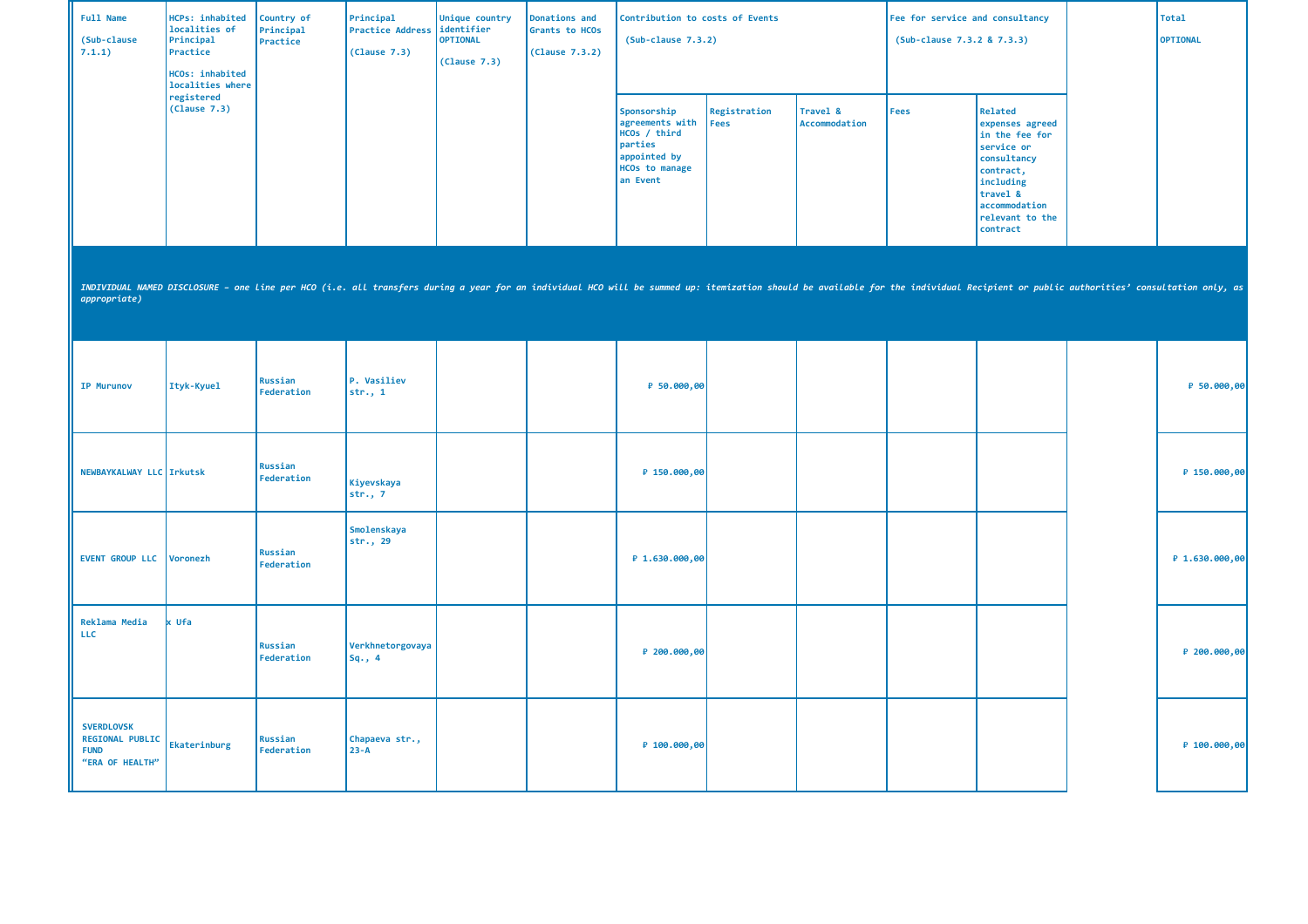| Full Name<br>(Sub-clause<br>7.1.1)                    | HCPs: inhabited<br>localities of<br>Principal<br>Practice<br>HCOs: inhabited<br>localities where | Country of<br>Principal<br>Practice | Principal<br><b>Practice Address</b><br>(Clause 7.3) | Unique country<br>identifier<br><b>OPTIONAL</b><br>(Clause 7.3) | Donations and<br>Grants to HCOs<br>(Lause 7.3.2) | Contribution to costs of Events<br>$(Sub-clause 7.3.2)$                                                          |                      |                           | Fee for service and consultancy<br>(Sub-clause 7.3.2 & 7.3.3) |                                                                                                                                                                                                                                | <b>Total</b><br>OPTIONAL |
|-------------------------------------------------------|--------------------------------------------------------------------------------------------------|-------------------------------------|------------------------------------------------------|-----------------------------------------------------------------|--------------------------------------------------|------------------------------------------------------------------------------------------------------------------|----------------------|---------------------------|---------------------------------------------------------------|--------------------------------------------------------------------------------------------------------------------------------------------------------------------------------------------------------------------------------|--------------------------|
|                                                       | registered<br>(Clause 7.3)                                                                       |                                     |                                                      |                                                                 |                                                  | Sponsorship<br>agreements with<br>$HCOs$ / third<br>parties<br>appointed by<br><b>HCOs to manage</b><br>an Event | Registration<br>Fees | Travel &<br>Accommodation | Fees                                                          | Related<br>expenses agreed<br>in the fee for<br>service or<br>consultancy<br>contract,<br>including<br>travel &<br>accommodation<br>relevant to the<br>contract                                                                |                          |
| appropriate)                                          |                                                                                                  |                                     |                                                      |                                                                 |                                                  |                                                                                                                  |                      |                           |                                                               | INDIVIDUAL NAMED DISCLOSURE - one line per HCO (i.e. all transfers during a year for an individual HCO will be summed up: itemization should be available for the individual Recipient or public authorities' consultation onl |                          |
| <b>FENIX LLC</b>                                      | Novosibirsk                                                                                      | Russian<br>Federation               | Sovetskaya s<br>$tr., 44-6$                          |                                                                 |                                                  | ₽ 210.000,00                                                                                                     |                      |                           |                                                               |                                                                                                                                                                                                                                | ₽ 210.000,00             |
| <b>FMBA</b><br>SanEpidSafety<br>Foundation            | <b>Moscow</b>                                                                                    | Russian<br>Federation               | 1st Pekhotny<br>per., $6$                            |                                                                 |                                                  | ₽ 360.000,00                                                                                                     |                      |                           |                                                               |                                                                                                                                                                                                                                | ₽ 360.000,00             |
| Charity<br>Foundation<br>Source of Hope               | Chelyabinsk                                                                                      | Russian<br>Federation               | Komsomolsky Av.,<br>101-415                          |                                                                 | P7.271.291,30                                    |                                                                                                                  |                      |                           |                                                               |                                                                                                                                                                                                                                | ₽ 7.271.291,30           |
| Public<br>organization on<br>AIDS prevention<br>Shagi | Moscow                                                                                           | Russian<br>Federation               | Zavodskoy road,<br>20, office 40                     |                                                                 | ₽ 3 477.944,25                                   |                                                                                                                  |                      |                           |                                                               |                                                                                                                                                                                                                                | ₽ 3 477.944,25           |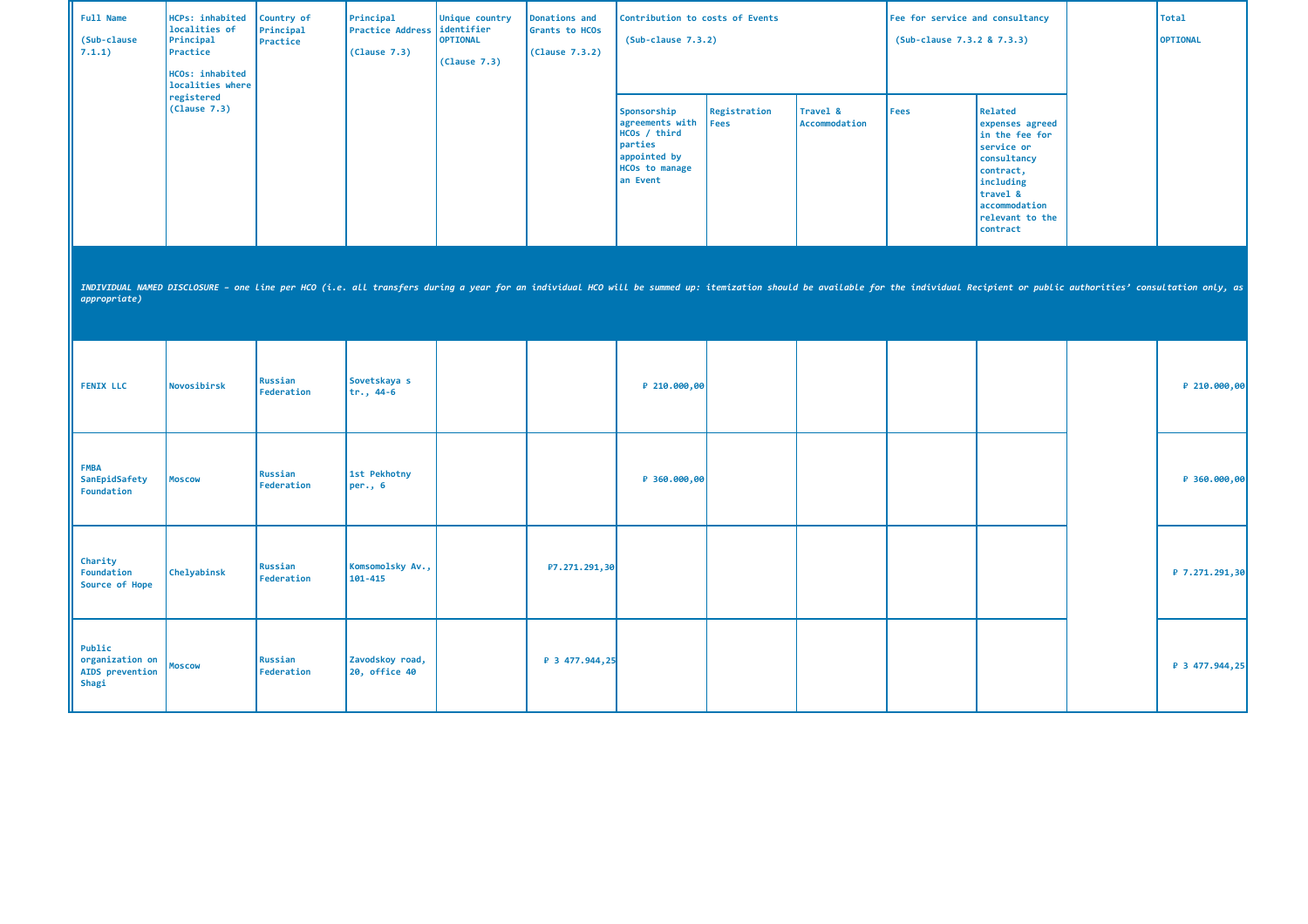| 7.1.1) | <b>Full Name</b><br>(Sub-clause | HCPs: inhabited Country of<br>localities of<br>Principal<br>Practice | Principal<br>Practice | Principal<br>Practice Address lidentifier<br>(Clause 7.3) | Donations and<br>Unique country<br>Grants to HCOs<br><b>OPTIONAL</b><br>(Clause 7.3.2)<br>(Clause 7.3) | Contribution to costs of Events<br>$(Sub-clause 7.3.2)$ |                                                                                                                                      |                              | Fee for service and consultancy<br>(Sub-clause 7.3.2 & 7.3.3) |      | <b>Total</b><br><b>OPTIONAL</b>                                                                                                                                   |  |
|--------|---------------------------------|----------------------------------------------------------------------|-----------------------|-----------------------------------------------------------|--------------------------------------------------------------------------------------------------------|---------------------------------------------------------|--------------------------------------------------------------------------------------------------------------------------------------|------------------------------|---------------------------------------------------------------|------|-------------------------------------------------------------------------------------------------------------------------------------------------------------------|--|
|        |                                 | HCOs: inhabited<br>localities where<br>registered<br>(Clause 7.3)    |                       |                                                           |                                                                                                        |                                                         | Sponsorship<br>agreements with<br>HCOs / third<br><i><u><b>I</b>parties</u></i><br>appointed by<br><b>HCOs to manage</b><br>an Event | Registration<br><b>IFees</b> | Travel &<br>Accommodation                                     | Fees | Related expenses<br>agreed in the<br><b>Ifee for service</b><br>or consultancy<br>contract,<br>including travel<br>& accommodation<br>relevant to the<br>contract |  |

**OTHER, NOT INCLUDED ABOVE - where information cannot be disclosed on an individual basis for legal reasons**

| $\sim$ Aggregate amount attributable to transfers of value to such Recipients - Sub-clause<br>17.3.4                                 |  |  |  |     |
|--------------------------------------------------------------------------------------------------------------------------------------|--|--|--|-----|
| Number of Recipients in aggregate disclosure - Sub-clause 7.3.4                                                                      |  |  |  |     |
| % of the number of Recipients included in the aggregate disclosure in the total number<br>of Recipients disclosed - Sub-clause 7.3.4 |  |  |  | N/A |